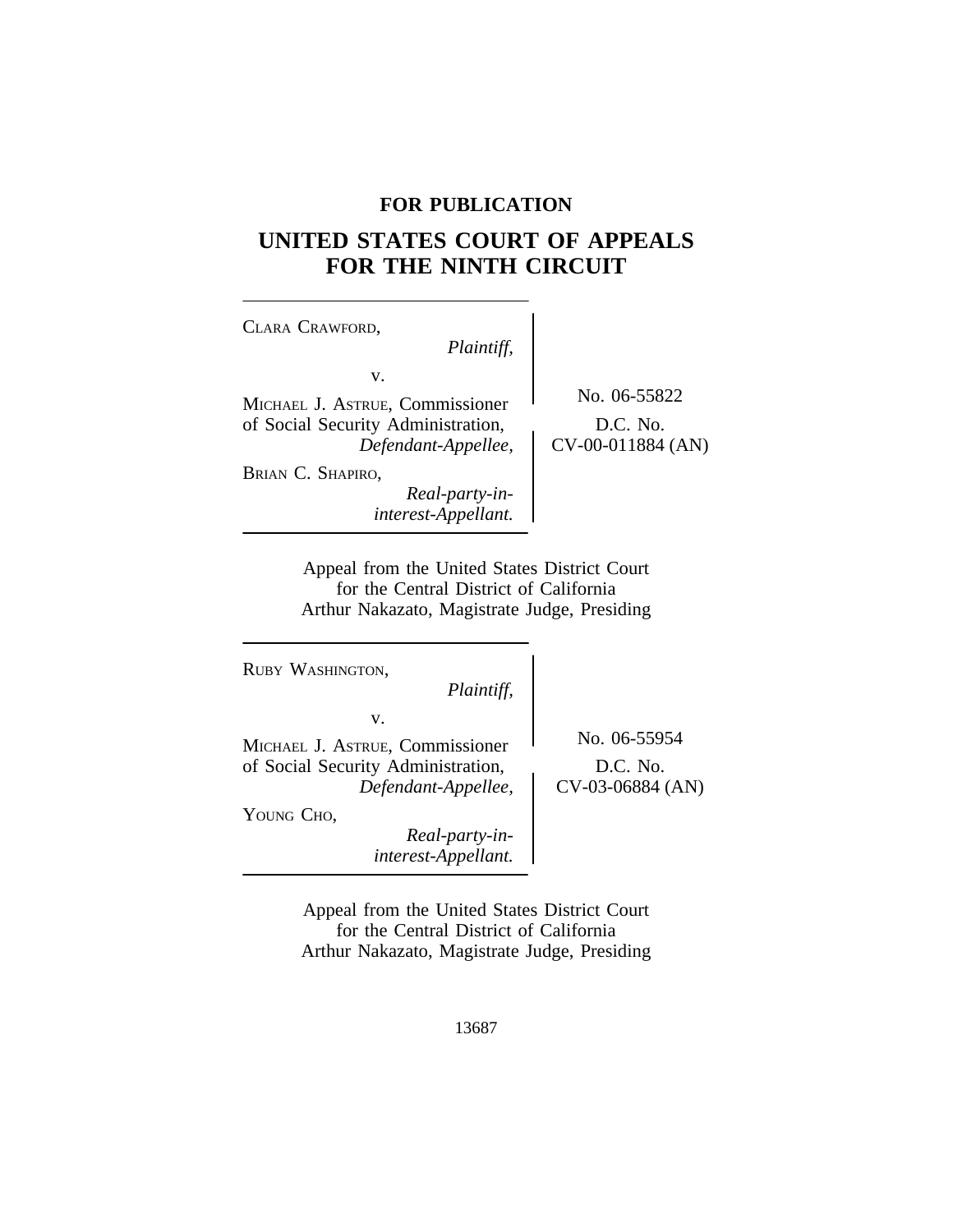<sup>D</sup>APHNE M. TREJO, *Petitioner-Appellant,* No. 06-56284 v.  $D.C. No.$ <br>  $UV-98-5662 (RNB)$ MICHAEL J. ASTRUE, Commissioner of Social Security Administration, <br>
OPINION *Respondent-Appellee.*

Appeal from the United States District Court for the Central District of California Robert N. Block, Magistrate Judge, Presiding

Argued and Submitted February 15, 2008—Pasadena, California

Filed September 25, 2008

Before: Betty B. Fletcher, Daniel M. Friedman,\* and N. Randy Smith, Circuit Judges.

> Opinion by Judge Friedman; Dissent by Judge B. Fletcher

<sup>\*</sup>The Honorable Daniel M. Friedman, Senior United States Circuit Judge for the Federal Circuit, sitting by designation.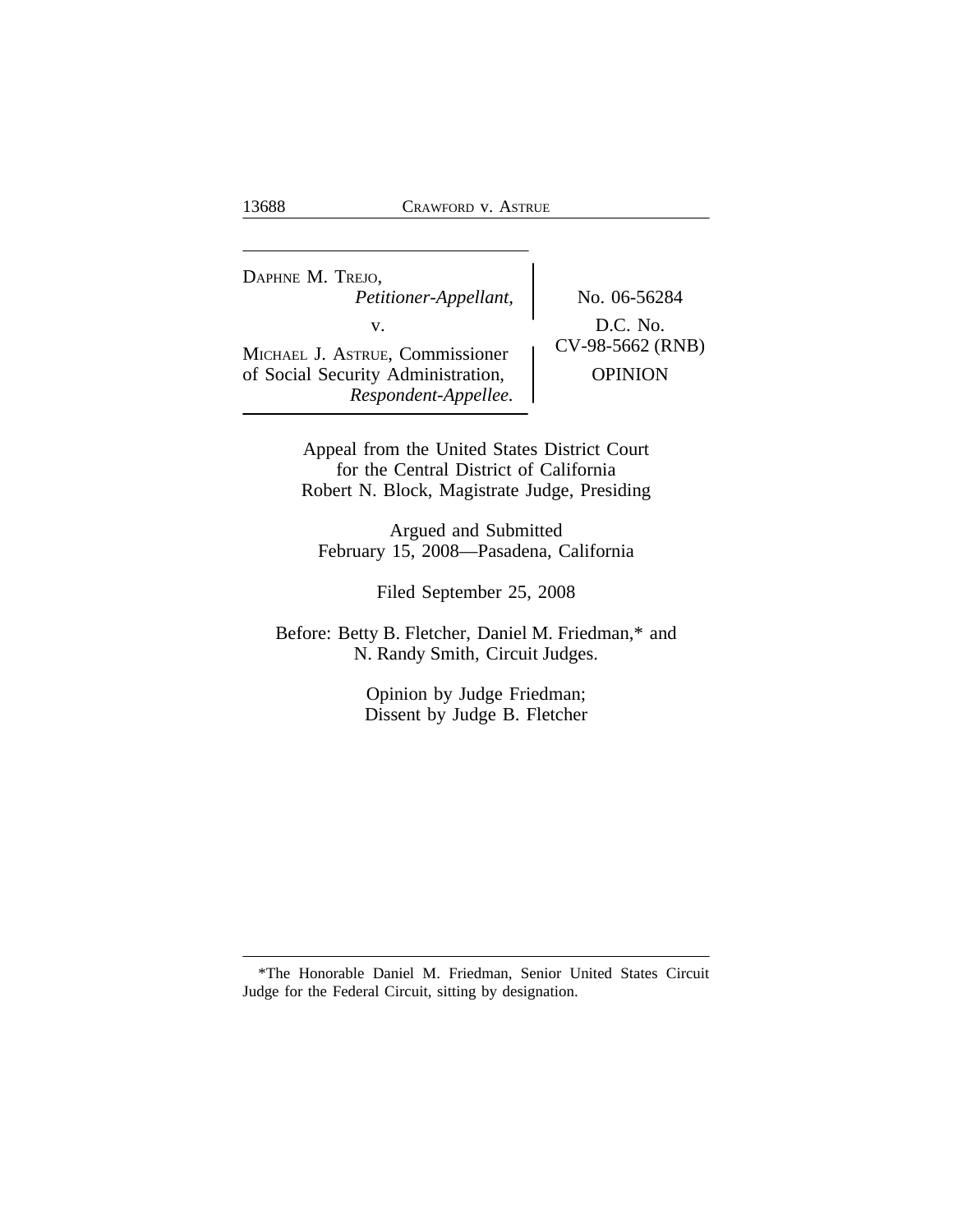## **COUNSEL**

Lawrence D. Rohlfing, Santa Fe Springs, California, for the petitioner-appellant in all three cases.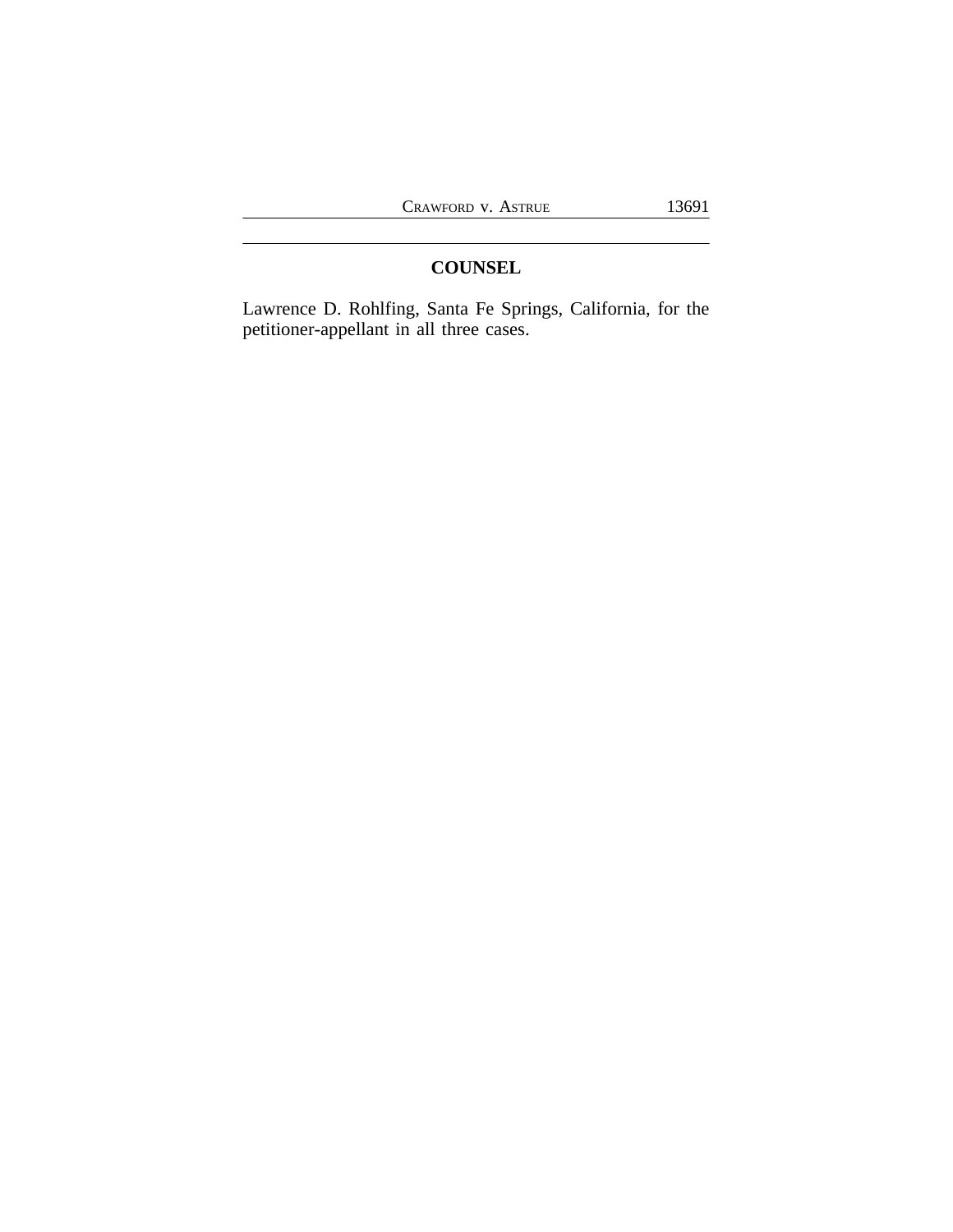No appearance for the respondent-appellee in any of the three cases.

#### **OPINION**

FRIEDMAN, Circuit Judge:

We decide each of these three appeals, which were argued together, in a single opinion. In these cases, lawyers who successfully represented social security claimants under contingent-fee contracts challenge the sufficiency of the fees the United States District Court for the Central District of California awarded for the services they performed in the judicial phase of the cases. The lawyers contend that in setting their fees the district court failed to follow the methodology the Supreme Court prescribed in *Gisbrecht v. Barnhart*, 535 U.S. 789 (2002), for determining attorney fees in social security cases.

We hold, however, that in awarding the fees in these cases the district court did not deviate from the standards announced in *Gisbrecht* and did not abuse its discretion. We, therefore, affirm in all three cases.

I. Each of these cases followed the same pattern: (1) after the Social Security Administration ("Administration") denied a claim for benefits, the claimant retained an attorney to institute a judicial challenge to the administrative action and signed a written agreement under which the attorney would be paid twenty-five percent of "the back pay awarded"; (2) after suit was filed, the case was remanded to the Administration; (3) the Administration awarded the claimant benefits, including substantial past benefits; (4) the attorney requested from the district court a fee of less than twenty-five percent of the back benefits; and (5) the district court (acting through a magistrate judge) awarded the attorney less than the amount sought.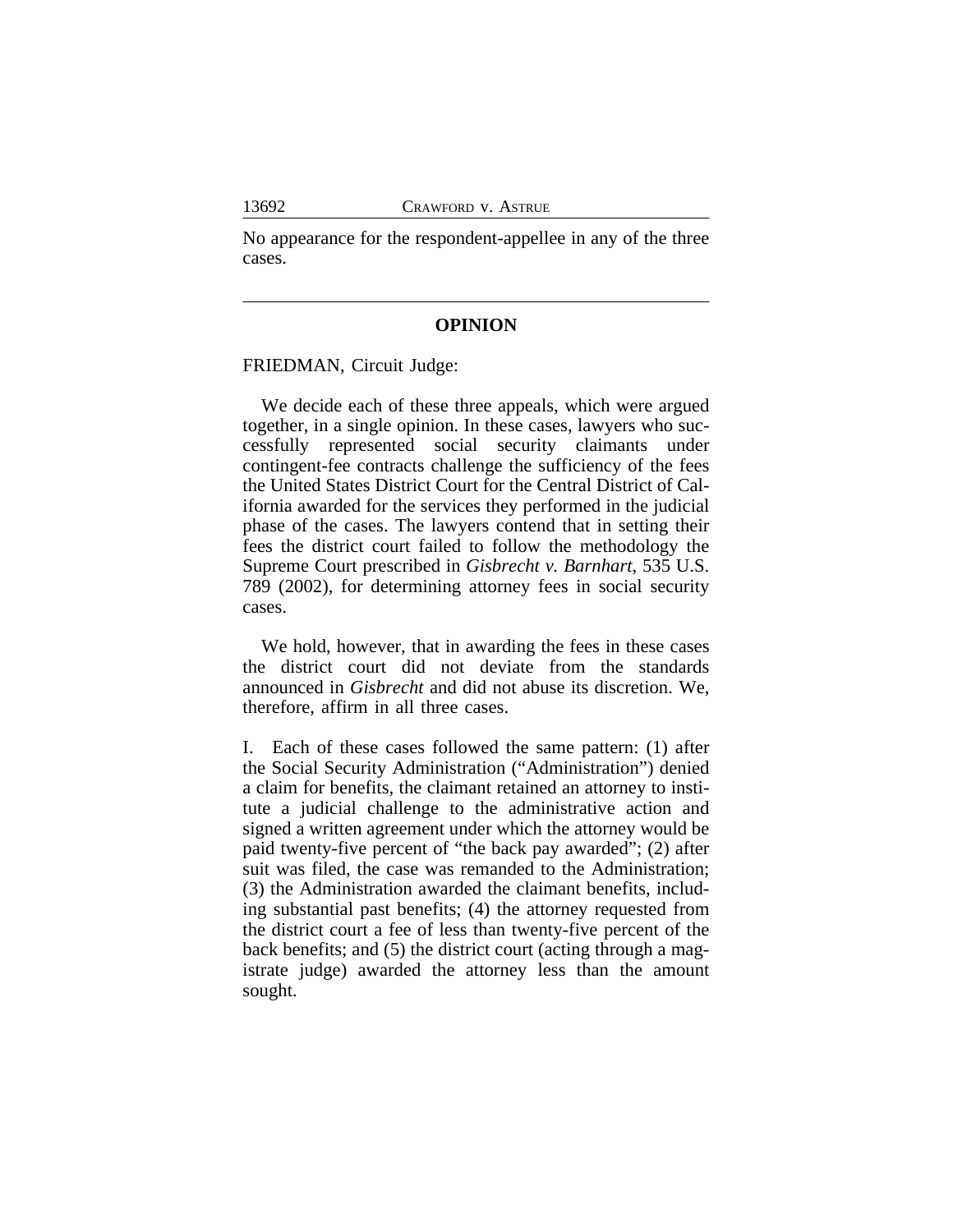| CRAWFORD V. ASTRUE | 13693 |
|--------------------|-------|
|--------------------|-------|

Each of the three claimants was represented by a different attorney: Brian C. Shapiro ("Shapiro") represented Clara Crawford, Young Cho ("Cho") represented Ruby Washington, and Denise Bourgeois Haley ("Haley") represented Daphne M. Trejo. The three attorneys were affiliated with the Lawrence D. Rohlfing ("Rohlfing") law firm, which specializes in social security matters. Since the firm handled all its work on a contingent-fee basis, it had no regular hourly billing rates. In each case the district court calculated what would be a reasonable hourly rate for the work performed. The differences among the three cases relate to the work the attorney performed in the particular case, the time expended, the amount of back benefits awarded, the attorney fee requested, and the fee awarded.

In the *Crawford* case (No. 06-55822), Shapiro expended 19.5 hours of his own time and 4.5 hours of paralegal time. The past-due benefits awarded were \$123,891.20, twenty-five percent of which was \$30,972.80. Shapiro sought a fee of \$21,000.00, which was 16.95 percent of the award. The court determined that a reasonable fee would be \$8,270.00, which it reduced by \$3,150.00 to reflect the fee already paid under the Equal Access to Justice Act, producing a net fee award of \$5,120.00.

In the *Washington* case (No. 06-55954), Cho devoted 17.45 hours of his time and 4.7 hours of paralegal time. The pastdue benefits awarded were \$76,041.00, twenty-five percent of which was \$19,010.25. Cho sought a fee of \$11,500.00, which was fifteen percent of those benefits. The court determined that a fee of \$8,825.53 would be reasonable, which it reduced by the \$2,800.00 that had already been paid under the Equal Access to Justice Act, resulting in a net fee award of \$6,025.33.

In the third case, *Trejo* (No. 06-56284), Haley spent 25.5 hours of her time and 1.1 hours of paralegal time. The pastdue benefits awarded were \$172,223.25, twenty-five percent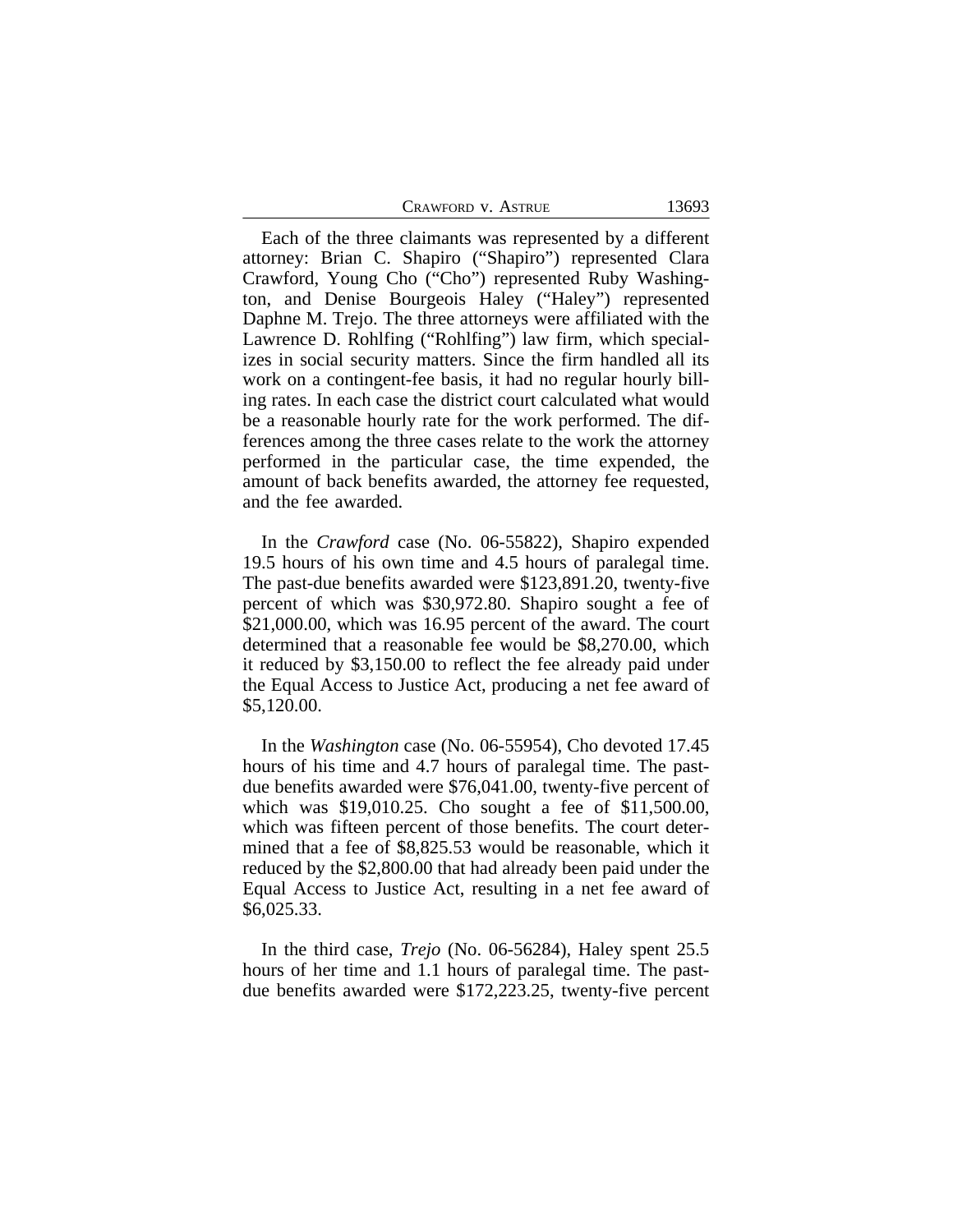of which was \$43,055.75. Haley sought a fee of \$24,000.00, which was fourteen percent of the benefits. The district court determined that a reasonable fee would be \$12,650.40, which it reduced by the \$3,200.00 prior payment made under the Equal Access to Justice Act, resulting in a net fee of \$9,450.00.

We discuss in detail, in Parts IIB and IID, below, the court's determinations and reasoning in setting the fee in each case.

II. A. Before *Gisbrecht*, courts ordinarily used a "lodestar" calculation for determining a "reasonable" attorney fee under fee-shifting statutes that required the losing party to pay the prevailing party's legal fees. *See Gisbrecht*, 535 U.S. at 801-02. Under that calculation, to produce a reasonable fee a court multiplied the "number of hours reasonably devoted to each case . . . by a reasonable hourly fee." *Id.* at 797-98.

**[1]** The lodestar calculation also was used in determining reasonable attorney fees in social security cases, although the Social Security Act does not shift payment of attorney fees from the prevailing to the losing party. Instead, it provides for payment of a successful claimant's attorney fee out of the benefits the claimant recovers. A court rendering a judgment favorable to a social security claimant represented by an attorney may "allow as part of its judgment a reasonable fee for such representation, not in excess of 25 percent of the total of the past-due benefits to which the claimant is entitled by reason of such judgment."  $42 \text{ U.S.C. }$  §  $406(b)(1)(A)$ . Such fee will be paid to the attorney "out of, and not in addition to, the amount of such past-due benefits." *Id*. When *Gisbrecht* was decided, such contingent-fee contracts were "the most common fee arrangement between attorneys and Social Security claimants." *Gisbrecht*, 535 U.S. at 800.

*Gisbrecht,* in which the Supreme Court reviewed one of our decisions, was such a lodestar social security attorney fee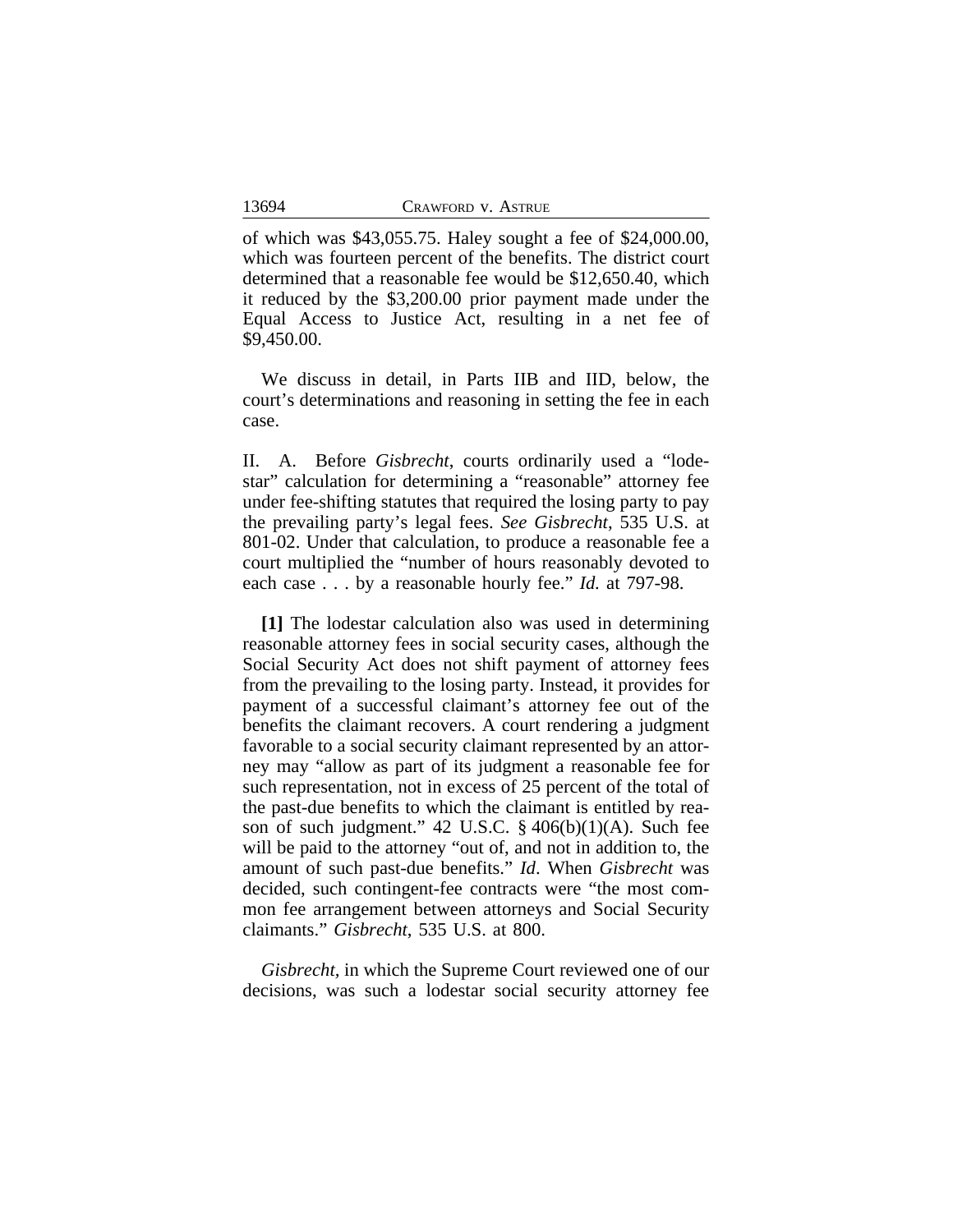CRAWFORD V. ASTRUE 13695

case. There, the district court used the lodestar calculation to determine attorney fees in four social security cases, but "set hourly lodestar rates lower than those that Plaintiffs had requested." *Gisbrecht v. Apfel*, 238 F.3d 1196, 1198 (9th Cir. 2000). We affirmed the attorney fee awards, stating that "[t]his court follows the 'lodestar' method of calculating fees under 42 U.S.C. § 406(b)(1)(A)," and rejected the contention that "the district courts abused their discretion by refusing to increase the lodestar fees based on the contingent nature of their fee agreements." *Id.* at 1197, 1198-99.

**[2]** The Supreme Court reversed. The Court rejected this court's view that the lodestar calculation was the sole basis for determining attorney fees under the Social Security Act and that a contingent-fee agreement was not to be considered. It "conclude[d]" that "§ 406(b) does not displace contingentfee agreements as the primary means by which fees are set for successfully representing Social Security benefits claimants in court. Rather, § 406(b) calls for court review of such arrangements as an independent check, to assure that they yield reasonable results in particular cases." *Gisbrecht*, 535 U.S. at 807 (footnote omitted). It added that "[w]ithin the 25 percent boundary . . . the attorney for the successful claimant must show that the fee sought is reasonable for the services rendered." *Id*. The Court additionally stated:

Judges of our district courts are accustomed to making reasonableness determinations in a wide variety of contexts, and their assessments in such matters, in the event of an appeal, ordinarily qualify for highly respectful review.

*Id.* at 808. The Court concluded the opinion by stating that:

The courts below erroneously read § 406(b) to override customary attorney-client contingent-fee agreements. We hold that § 406(b) does not displace contingent-fee agreements within the statutory ceil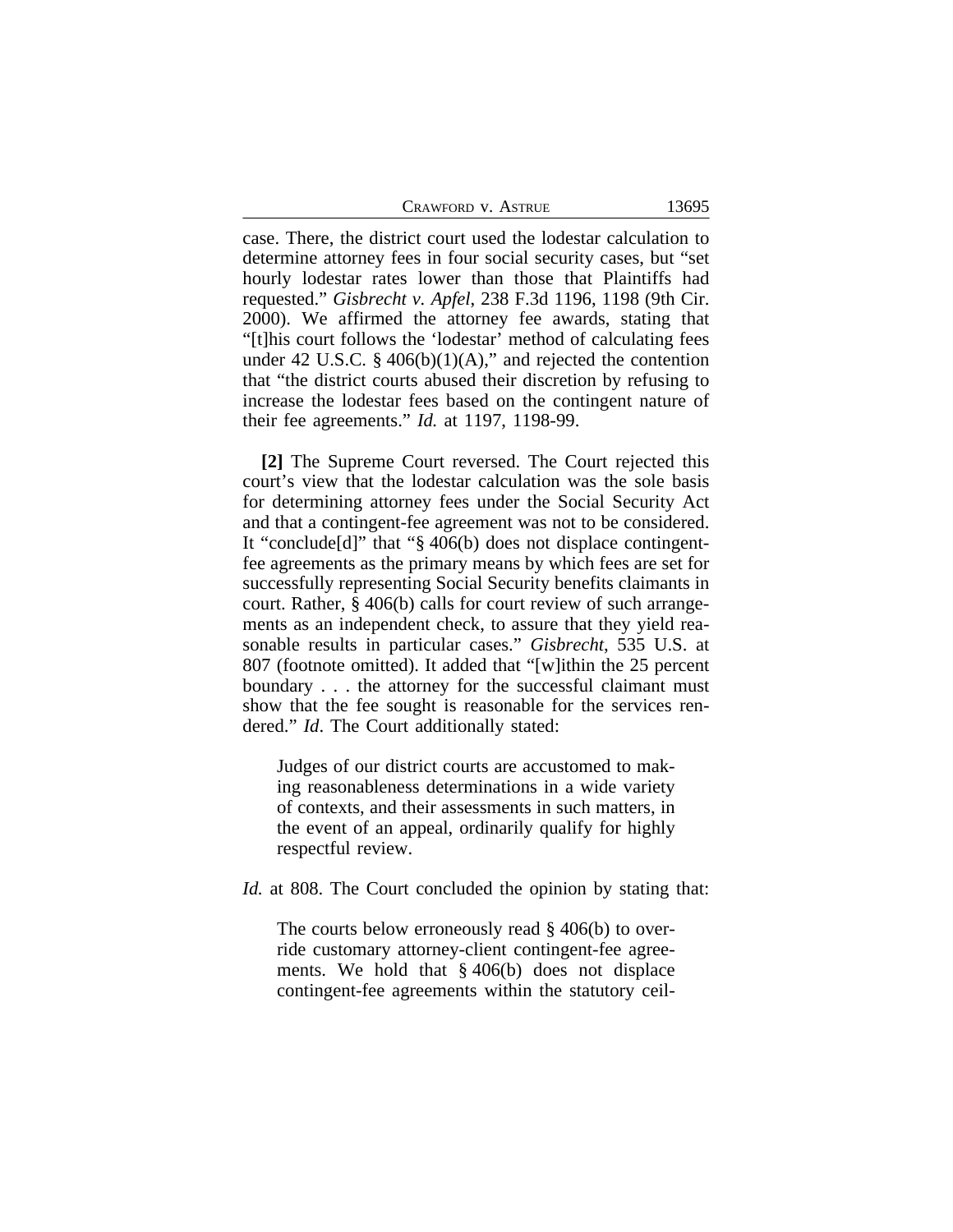ing; instead, § 406(b) instructs courts to review for reasonableness fees yielded by those agreements. Accordingly, we reverse the judgment of the Court of Appeals for the Ninth Circuit and remand the case for further proceedings consistent with this opinion.

*Id*. at 808-09.

**[3]** The Court's holding was narrow: that, in setting reasonable attorney fees under contingent-fee agreements in social security cases, courts cannot base their calculations solely on lodestar calculations. Instead, courts must look primarily to the contingent-fee specified and then, if necessary, adjust the fee to reflect the circumstances of the particular case. The Court stated that the attorney had the burden of showing that "the fee sought is reasonable for the services rendered." *Id*. at 807. The Court then discussed five examples of ways in which the contingent-fee arrangement could be tested for reasonableness: (1) the character of the representation; (2) the results the representative achieved; (3) if an attorney were responsible for delay; (4) if benefits were large in comparison to the amount of time spent on the case; and (5) a record of the hours spent representing the claimant and a statement of the lawyer's normal hourly billing charge. *Id.* at 808.

The Court did not decide, or indicate any views on, the following issues:

1. Whether "contingent-fee agreement[s] between claimant and counsel, if not in excess of 25 percent of past-due benefits, [were] presumptively reasonable." *Gisbrecht*, 535 U.S. at 792.

2. The extent to which, if any, courts could utilize a lodestar calculation based upon an appropriate hourly rate and the hours properly spent on the case, in determining the reasonability of the fee.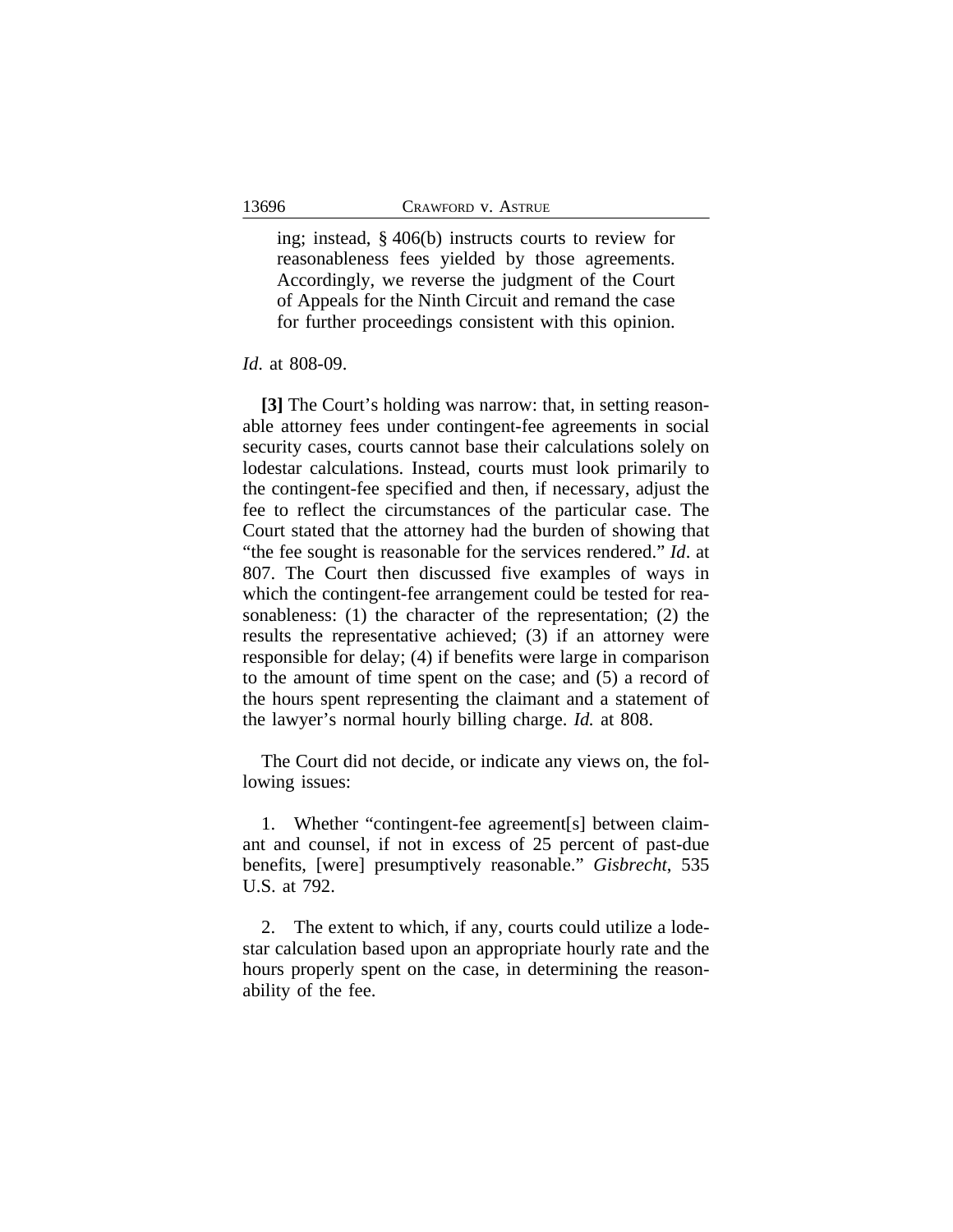| CRAWFORD V. ASTRUE | 13697 |
|--------------------|-------|
|--------------------|-------|

The Court did not indicate how or on what basis district courts were to determine that a fee was reasonable, but apparently left it to the court's discretion. *See id*. at 808. In each of these cases, the district court followed the precepts of *Gisbrecht* in setting a reasonable fee.

B. In its orders, the district court noted that *Gisbrecht* controls. In *Crawford*, the court stated that its "determination . . . is governed" by *Gisbrecht*, in which "the Supreme Court resolved a division among the Circuits on the appropriate method of calculating fees under § 406(b). Rejecting the 'lodestar method' which several of the Circuits (including the Ninth Circuit) had been applying, the Supreme Court held: . . . ." The order then quoted most of the language from *Gisbrecht* referred to in Part IIA of this opinion. In *Washington*, the same magistrate judge used the same language. In *Trejo*, a different magistrate judge used, and quoted, almost identical language in discussing *Gisbrecht*.

The court in *Crawford* set forth seven items it had "considered" "[i]n determining whether the \$21,000.00 award sought by Rohlfing is reasonable for the services rendered in the proceedings before this Court." Those items included the following:

1. There was "no basis for finding that there was any fraud or overreaching by Rohlfing in the making of the contingent fee agreement with plaintiff."

2. The fee sought "is within the 25% 'boundary' and less than the total amount of fees that plaintiff agreed to pay Rohlfing under the terms of the contingent fee agreement."

3. "Rohlfing was able to persuade the Commissioner to stipulate to a remand which ultimately resulted in a fully favorable decision awarding back benefits in the amount of \$123,891.20 to Plaintiff."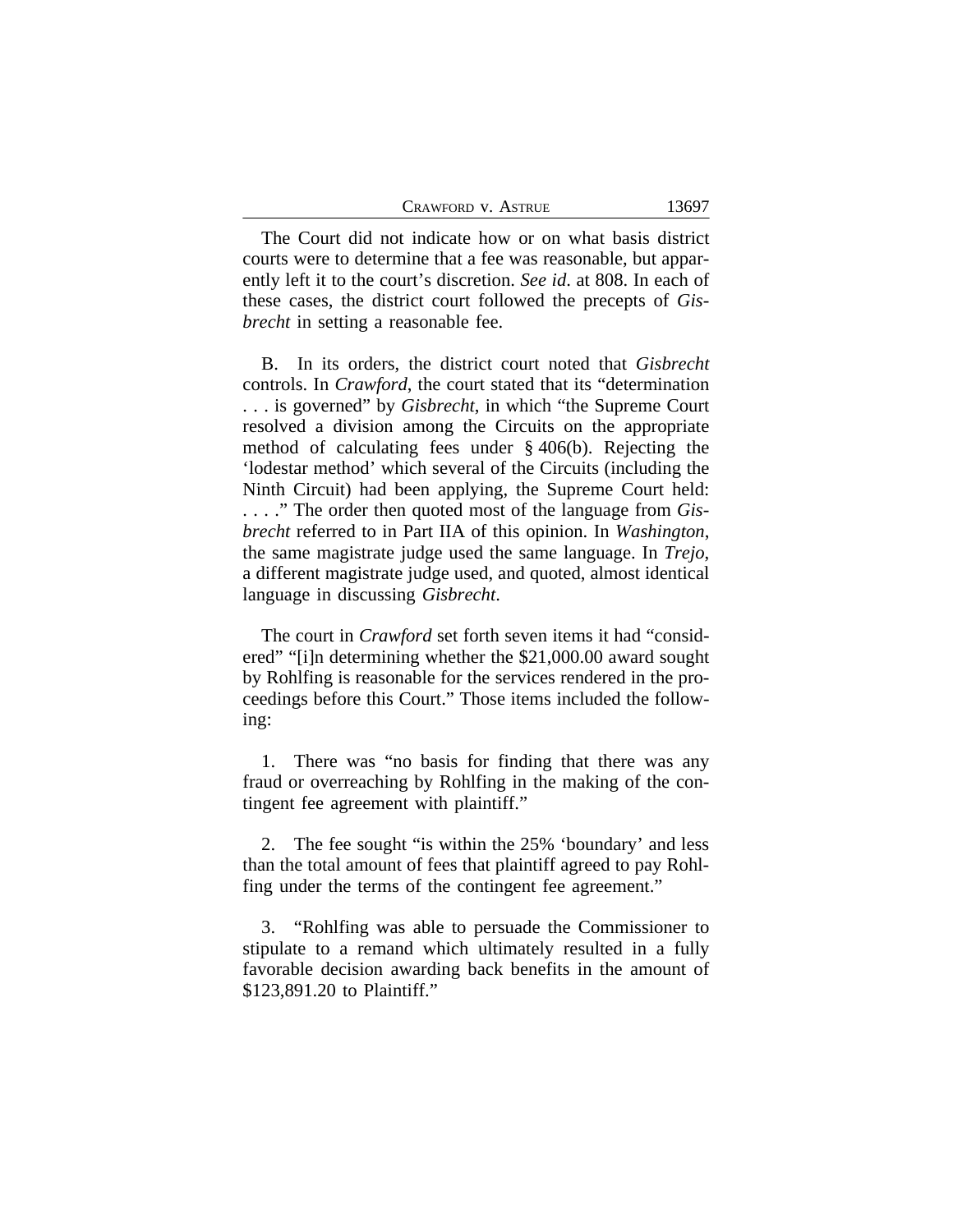13698

4. "This is not an instance where, due to excessive delay attributable to plaintiff's counsel, the back benefits accumulated during the pendency of the case in court."

5. "[I]t would not be unreasonable for a law firm having the same degree of experience, expertise and reputation in the legal community as Rohlfing to have normal hourly billing charges" under which "adjusted for inflation the 19.5 hours of attorney time plus 4.5 hours of paralegal time correspond to total hourly fees of \$5,907.14." These are the same hours and inflation adjustments Rohlfing presented to the Court.

6. Using these figures, the \$21,000.00 sought

includes an enhancement of \$15,092.86, which represents 256% of the \$5,907.14 figure for the risk of nonpayment (i.e., the "contingency factor"). The Court has duly considered Rohlfing's rationale for the enhancement sought and does not find it to be persuasive. The Court notes that Rohlfing has not provided any data regarding his firm's success rate that would enable the Court to assess the risk assumed by his firm in representing social security benefits claimants in the Cent[r]al District of California. Moreover, to the extent that the success rate of plaintiff's counsel is attributable to his special skills and expertise in this area (as distinguished from his selectiveness in the cases he agrees to take on), the Court already has taken into account his skills and expertise in arriving at the figure of \$5,907.14 as the pre-enhancement value of the services rendered. The Court therefore finds that plaintiff's counsel has not done an adequate job of convincing the Court that the enhancement sought here is reasonable under the circumstances presented. . . . The Court finds that a reasonable enhancement here would be no more than 40% of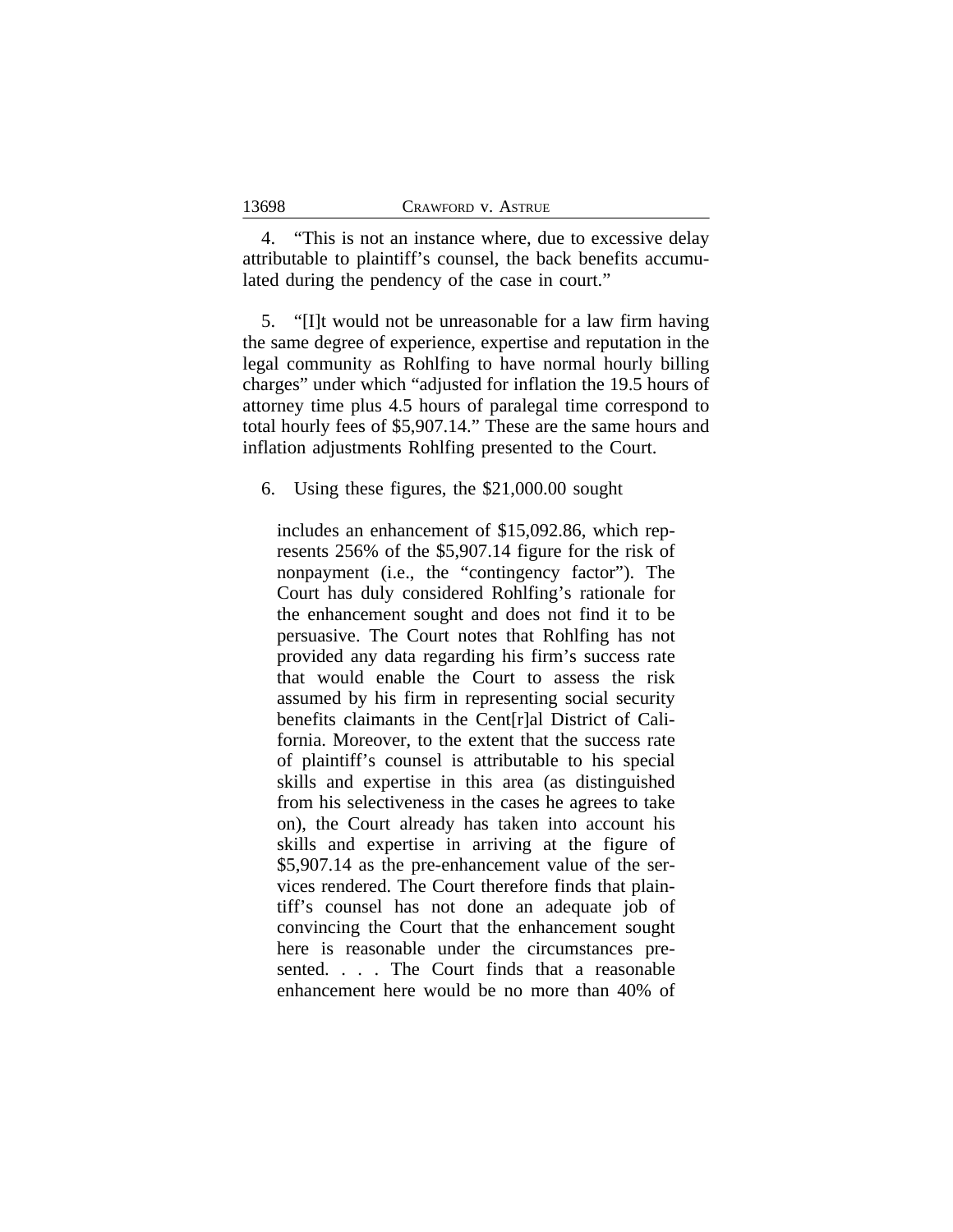| CRAWFORD V. ASTRUE |  |  |  |
|--------------------|--|--|--|
|--------------------|--|--|--|

the \$5,907.14 figure (i.e., \$2,362.86), which would result in a total fee award of \$8,270.00.

"Put another way, it appears to the Court that the enhancement sought here by plaintiff's counsel is very excessive, and would constitute an unreasonable "windfall," when the amount of back pay benefits awarded is compared to the amount of time counsel spent on the case. The Court finds that a reasonable enhancement here would be no more than 40% of the \$5,907.14 figure (i.e., \$2,362.86), which would result in a total fee award of \$8,270.00.

"Based upon the foregoing considerations, the Court finds and concludes that the \$21,000.00 in fees yielded by the contingent fee agreement and sought by plaintiff's counsel is completely unreasonable under the circumstances, and that a substantial reduction is warranted."

The court's order in the *Washington* case, authored by the same magistrate judge, discusses similar factors the court "considered" "[i]n determining whether the \$11,500.00 award sought by Plaintiff's counsel is reasonable for the services rendered in the proceedings before this Court." In addition, the court included the factor that "Plaintiff's counsel did not have to do much work to persuade the Commissioner to stipulate to a remand because it was very clear that the ALJ erred and a remand was warranted. Accordingly, Plaintiff's counsel incurred very little risk in this matter." The court also rejected the lawyer's argument that this case could be compared to class action securities litigation, in which much larger attorney fees were awarded. The court stated:

The complexity of the procedural and substantive issues in class action securities cases, and the risks of prosecuting those types of cases, eclipse those in social security cases. In social security cases, the costs of prosecuting the cases are relatively nominal because most of the plaintiffs are allowed to file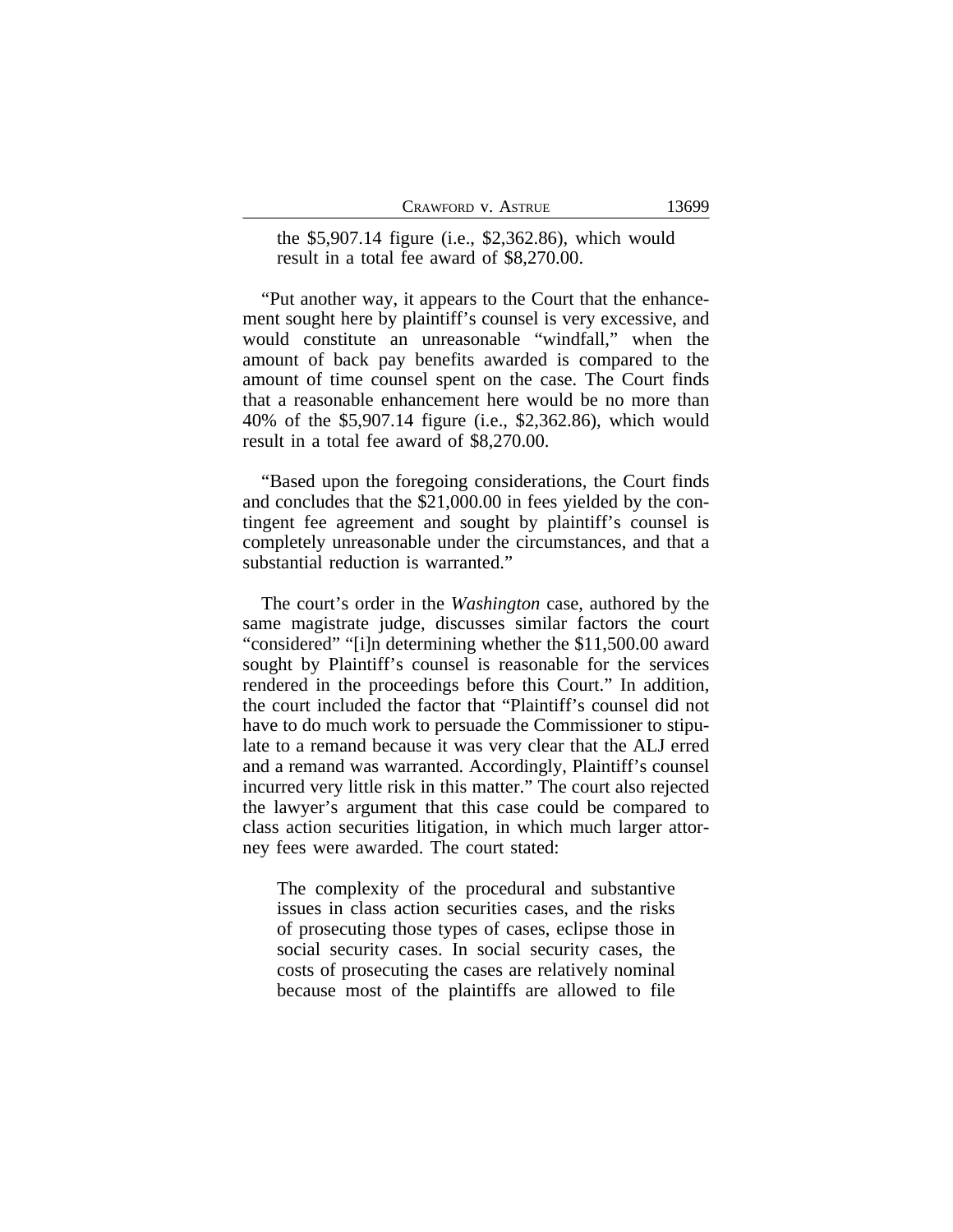their complaints without the prepayment of the filing fees, the issues are narrow, and the briefing in this Court is generally limited to preparing a joint stipulation. The same is not true in class action securities cases where it is not unusual for plaintiffs' counsel to invest millions of dollars in a case, and engage in a substantial amount of discovery, pretrial briefing and hearings, just to resolve issues relating to class certification in addition to doing the same and more with respect to prosecuting cases on the merits. The complexity and costs of providing notice to the members of the class is another reason for the large enhancements in class action securities cases.

The court concluded that "the enhancement sought here by Plaintiff's counsel is excessive and would constitute an unreasonable 'windfall.' Therefore, the Motion is denied to the extent it seeks § 406(b) fees in the total amount of \$11,500.00. On the other hand, the Court finds a reasonable enhancement here to be 40% of the \$6,303.95 figure (i.e., \$2,521.58), which results in a total fee award of \$8,825.53."

Finally, in *Trejo*, the court discussed eight factors it had "considered" "[i]n determining whether the \$24,000.00 award sought by plaintiff's counsel is reasonable for the services rendered." Several of these factors were phrased in language similar to that in *Crawford*. The court also stated: "The high quality of the representation provided in this case by plaintiff's counsel is evidenced by the fact that, in the face of an adverse ALJ decision which the Appeal Council already had adopted, plaintiff's counsel was able to persuade the Commissioner to stipulate to a remand which ultimately resulted in a fully favorable decision awarding over twelve years of back benefits."

The court concluded that, based upon the time properly spent on the case and the appropriate hourly charges for the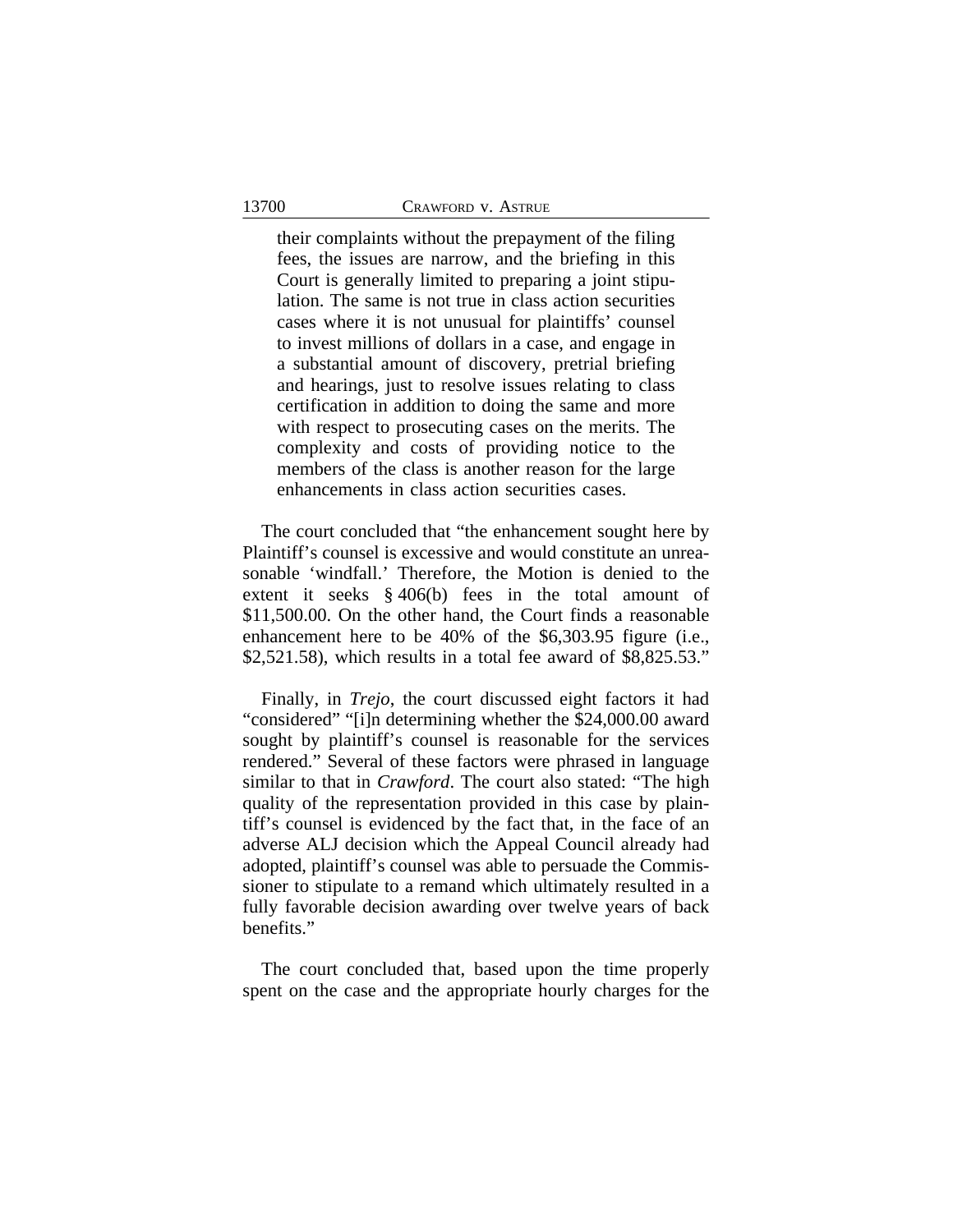| CRAWFORD V. ASTRUE |  |  |
|--------------------|--|--|
|--------------------|--|--|

lawyer and paralegal, an appropriate fee would be \$6,325.20. The court found that the attorney had

done a wholly inadequate job convincing the Court that the 279% enhancement sought here is reasonable under the circumstances presented. Put another way, it appears to the Court that the enhancement sought here by plaintiff's counsel is grossly excessive and would constitute an unreasonable 'windfall,' when the amount of back pay benefits awarded is compared to the amount of time counsel spent on the case. Even after taking into account the 7-year delay in the receipt of § 406(b) fees, the Court finds that a reasonable enhancement here would be no more than 100% of the \$6,325.20 figured, which would result in a total fee award of \$12,650.40.

The court then stated:

Based upon the foregoing considerations, the Court finds and concludes that the \$24,000.00 in fees sought by plaintiff's counsel is not reasonable, and that a further reduction to \$12,650.40 is warranted.

**[4]** C. The district court's orders in these three cases show that, in determining a reasonable fee, the court in each case complied with the *Gisbrecht* principles. In each case the court stated that it was following *Gisbrecht* and quoted the pertinent portions of that opinion. The court recognized the primacy of the contingent-fee agreements by first determining that they met the  $\S$  406(b)(1) guidelines, and then testing them for reasonableness. *Id*. at 808.

**[5]** In *Crawford* and *Trejo*, the court explicitly stated that, considering all the circumstances, a substantial reduction in the fee sought, which was within but less than the twenty-five percent contingent fee, was required to produce a reasonable fee. Although the *Washington* court did not explicitly state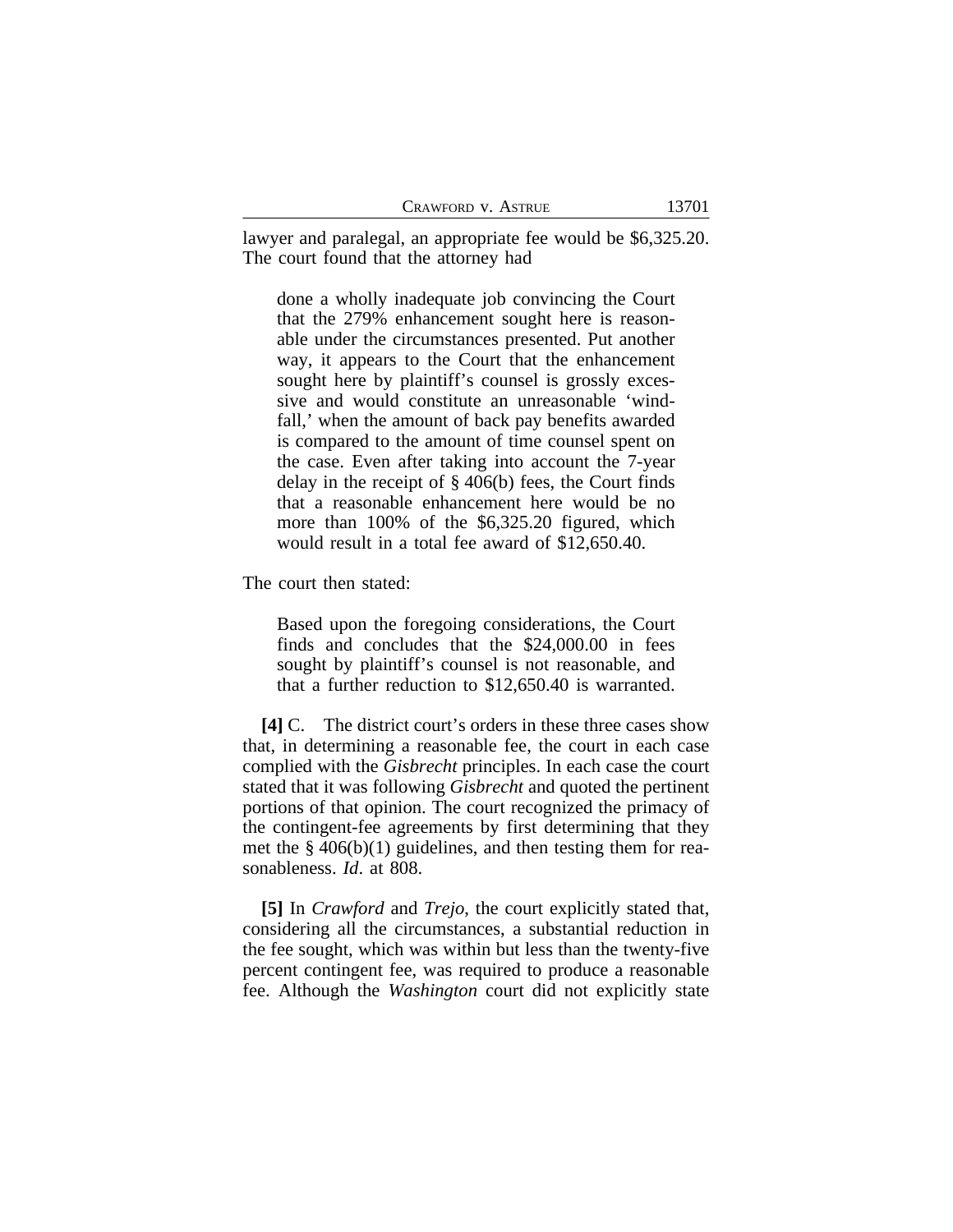that it was reducing the fee sought in light of the factors it had considered, such ruling was implicit in the *Trejo* decision, and this was what the court did (as distinguished from what it said). In each case, the court also stated that the attorney had not met his or her burden of showing that the fee sought was reasonable. The district court's reduction of the contingent fees in these three cases accorded with *Gisbrecht's* recognition that "[i]f the benefits are large in comparison to the amount of time counsel spent on the case, a downward adjustment is similarly in order." 535 U.S. at 808.

The district court's analysis of the relevant factors in these cases, including the twenty-five percent contingent-fee agreement, starkly contrasts with the way the district court determined the fees in *Gisbrecht*. There, the district court based its determination of a reasonable fee solely on "lodestar rates" and refused to increase those rates to reflect the contingentfee agreements. *See Gisbrecht*, 238 F.3d at 1198-99. Here, on the other hand, the lodestar calculation was but one of several factors the district court considered when testing the contingent-fee agreement for reasonableness after "looking first to the contingent-fee agreement." *Gisbrecht*, 535 U.S. at 808.

**[6]** We read *Gisbrecht* not to prohibit a district court from making lodestar-type calculations, but only from relying exclusively on such calculations and refusing to consider the contingent-fee agreement. Here, the district court noted that *Gisbrecht* controls, and considered the contingent-fee agreements. The district court, however, concluded that substantial reductions in the fees under those agreements were necessary for the fees to meet the statutory standard of reasonableness. Those rulings complied with the requirements of *Gisbrecht*.

**[7]** Unlike the dissent, we do not read the Supreme Court's *Gisbrecht* opinion as mandating any particular procedure or format that the district courts must follow in determining a reasonable attorney fee in social security cases. The Court did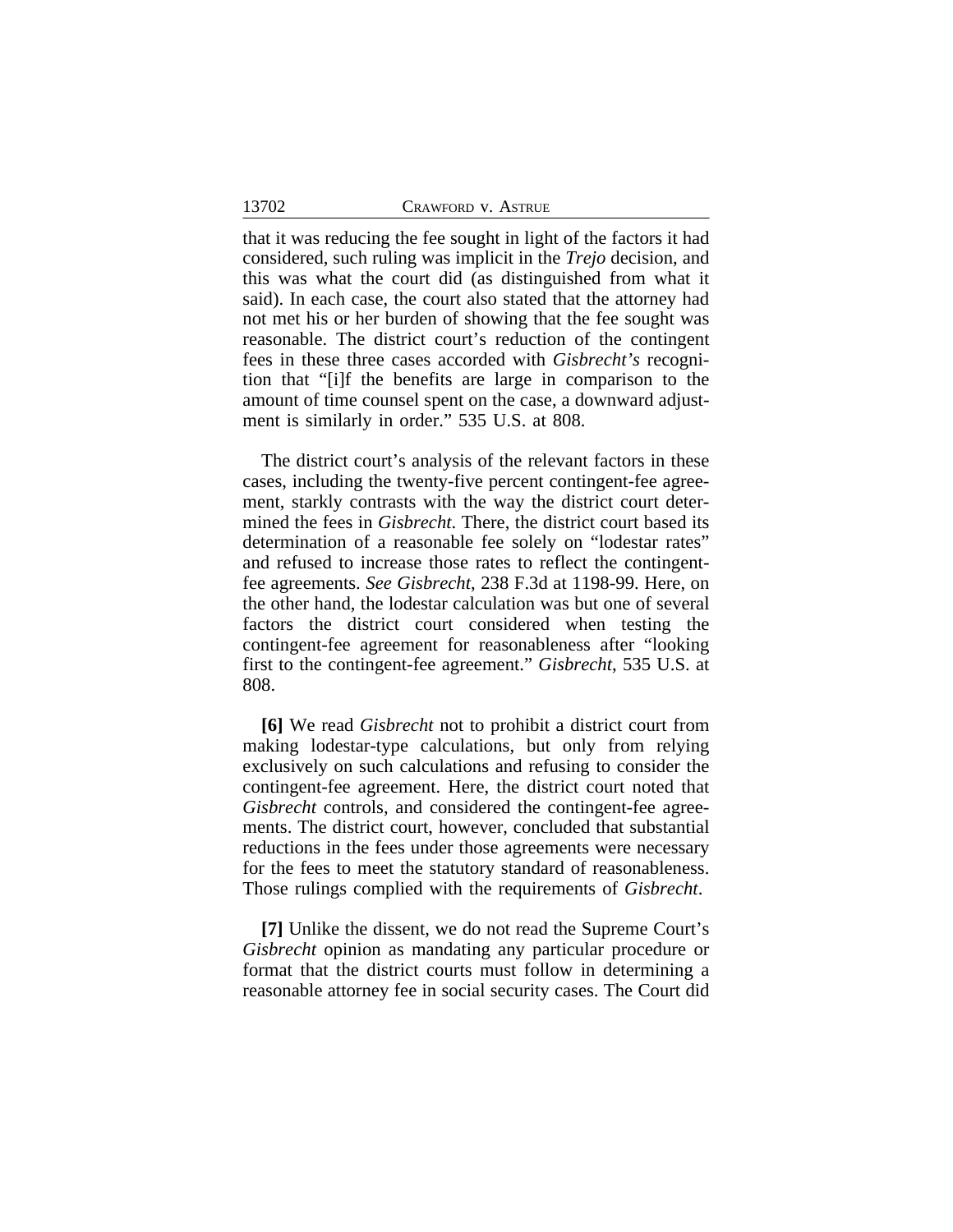not, as the dissent apparently concludes, prescribe that in every case the district court mechanically must begin its analysis with the twenty-five percent contingent fee and then make any reduction in that amount that appears appropriate in the particular case.

**[8]** As we have noted above, what *Gisbrecht* held was that "§ 406(b) does not displace contingent-fee agreements within the statutory ceiling; instead, § 406(b) instructs courts to review for reasonableness fees yielded by those agreements." 535 U.S. at 808. The methodology by which a district makes such reasonableness determinations is for that court to select in the exercise of its sound discretion. In making these determinations, it would be preferable for a district court to begin with the contingency-fee agreement and decrease from there, rather than increase from a lodestar calculation. It does not seem to be an abuse of discretion, however, to use the latter approach as long as the court takes the necessary factors into consideration.

**[9]** The district courts' determinations of a reasonable fee in each of these cases satisfied the *Gisbrecht* standards.

**[10]** D. Once we conclude that the district court's fee determinations satisfied *Gisbrecht*, the remaining question is whether the district court abused its discretion in setting the fees. This court uses the "abuse of discretion" standard in reviewing social security attorney fee awards. *See Allen v. Shalala*, 48 F.3d 456, 457 (9th Cir. 1995) *abrogated on other grounds by Gisbrecht v. Barnhart*, 535 U.S. 789 (2002).

As the district court noted, it considered a number of factors. While those factors have been previously outlined in this opinion, we again provide these factors to evidence the amount of explanation the district courts provided. In *Crawford*, the court considered the experience, expertise, and reputation of the firm in determining an hourly fee and accepted counsel's estimate of the amount of time spent on the case.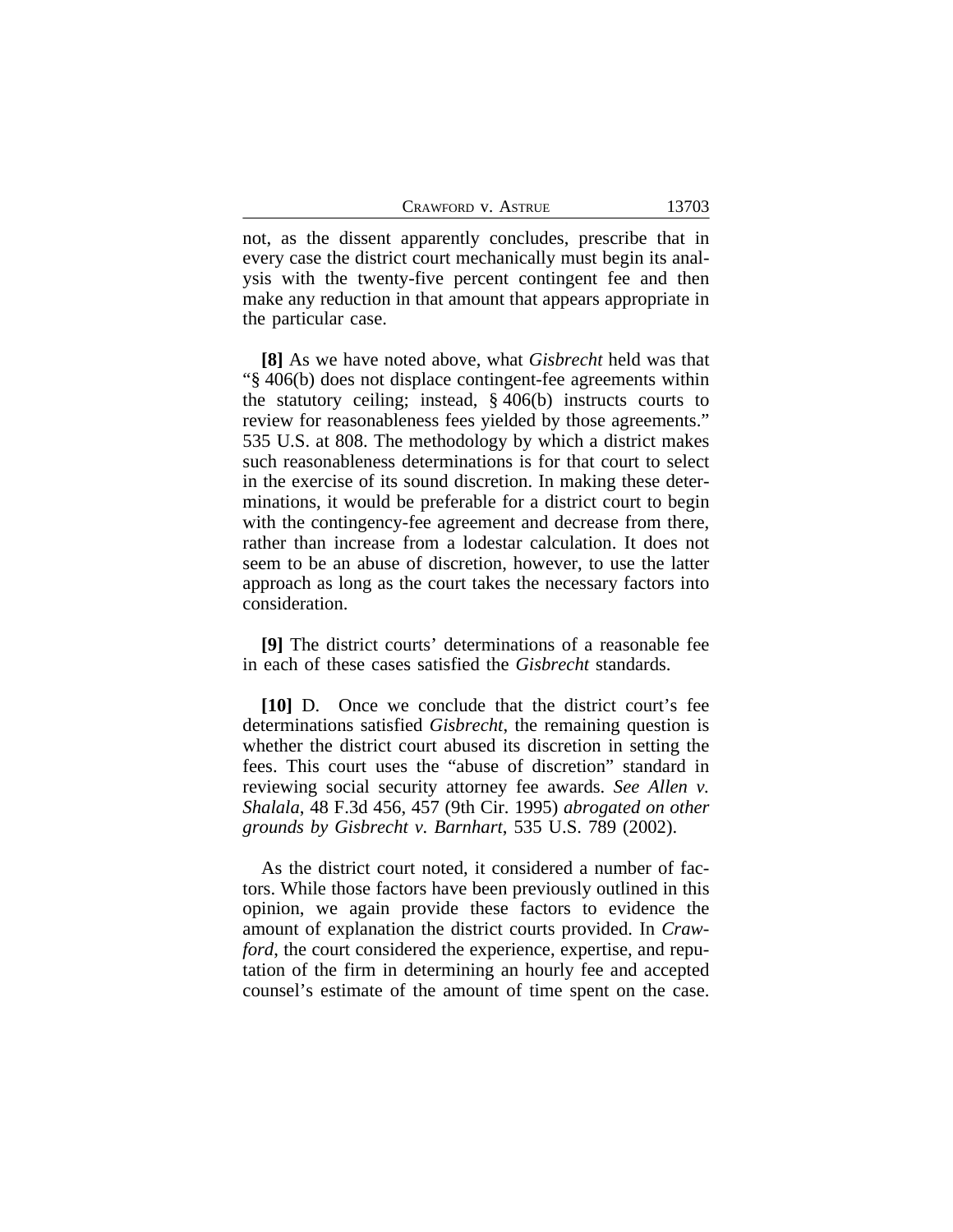#### 13704 CRAWFORD v. ASTRUE

The court then applied the inflation rate counsel presented to it and calculated a reasonable fee. Then the court increased that fee by 40 percent because (a) there was not excessive delay in getting the result and (b) plaintiff's counsel was able to persuade the Commissioner to stipulate to a remand which ultimately resulted in a fully favorable decision. However, the court would not increase it by 256 percent (the amount counsel requested), because plaintiff's counsel did not provide him the success rate data. After arriving at that figure, the court then reduced the \$21,000 claimed by plaintiff's counsel to that figure, saying "a substantial reduction is warranted."

In *Washington*, the court again considered the experience, expertise, and reputation of the firm in calculating an hourly fee and applied it to the amount of time that counsel had requested. The court then applied the inflation rate counsel had presented to it to calculate a reasonable fee. Then the court increased the fee by 40 percent, because (a) the Commissioner stipulated to the remand, thereby sparing plaintiff and his counsel of the need to research and prepare an exhaustive argument in support of the remand or award of benefits and (b) there was no excessive delay in getting the result. However, the court would not increase it by 82 percent (the amount counsel requested), because (1) "counsel did not have to do much work to persuade the Commissioner to stipulate to a remand, and (2) it was very clear that the ALJ erred and a remand was warranted," therefore counsel "incurred very little risk in this matter." The court also rejected a comparison between this case and securities litigation and wrote that counsel "had not provided specific data regarding his particular success rate that enables the Court to assess the true risk assumed by him."

In *Trejo*, the court did not accept counsel's request for time spent by the attorney or paralegal, instead adjusting the appropriate hours spent on the case. The court also adjusted the inflation rate to be applied to an hourly fee. However, the court calculated the hourly fee based on the experience,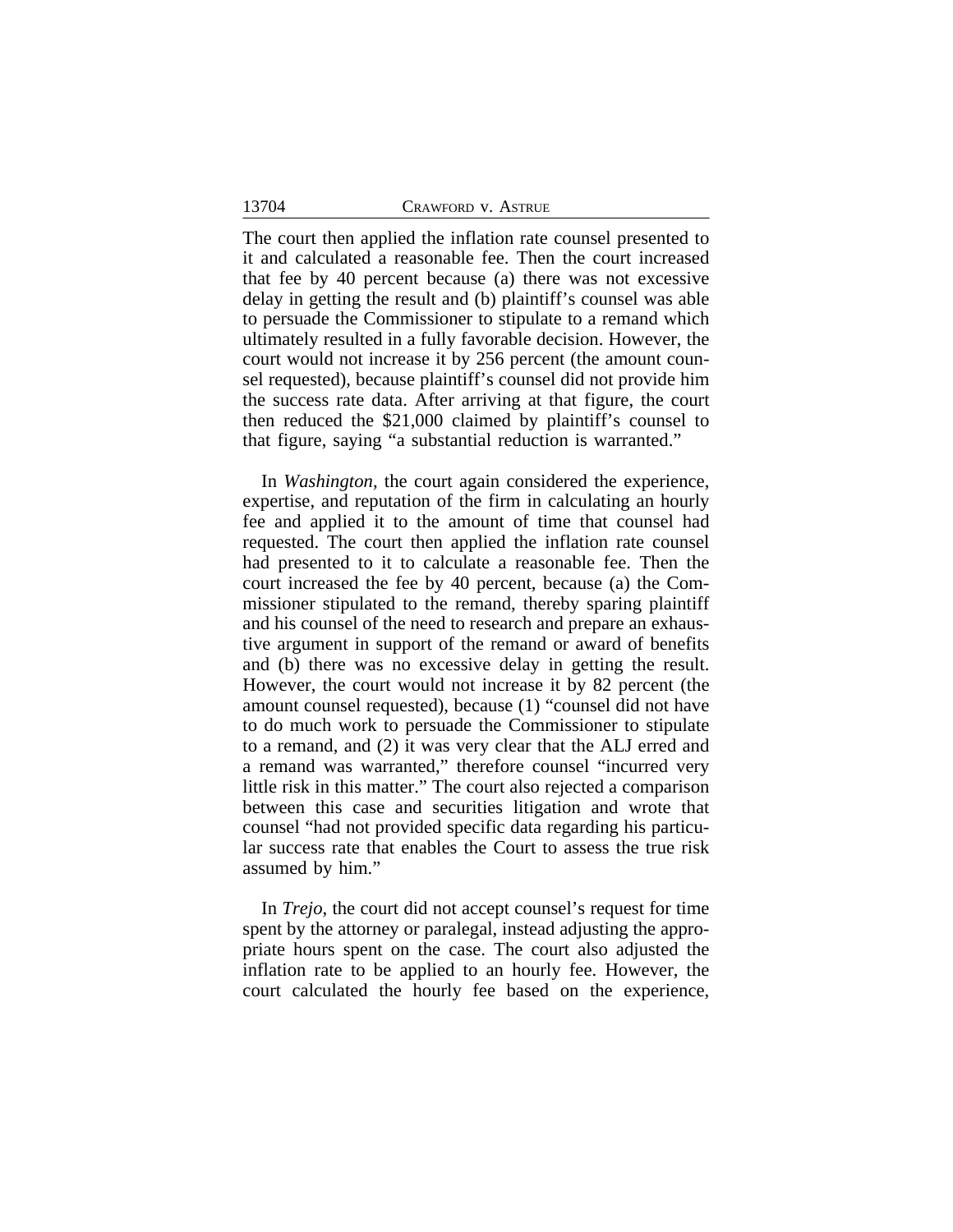| CRAWFORD V. ASTRUE | 13705 |
|--------------------|-------|
|--------------------|-------|

expertise, and reputation of the firm. The court then increased the fee by 100 percent, because (a) the high quality of representation provided in the case, evidenced by the fact counsel had convinced the Commissioner to stipulate to a remand (which ultimately resulted in a fully favorable decision) in the face of an adverse ALJ decision and (b) although there was excessive delay, it was not due to Plaintiff's counsel. However, the court would not increase the fee by 279 percent, because (1) counsel provided no data regarding the law firm's success rate enabling the court to assess the risk assumed by counsel; (2) there was no evidence her firm was precluded from any other employment due to their acceptance of this case; and (3) the case did not entail unduly short time limitations. After arriving at that figure, the court then reduced the \$24,000 (claimed by plaintiff's counsel) to that figure, saying "a further reduction is warranted."

**[11]** The selection and evaluation of the appropriate factors, both pro and con, for determining a reasonable attorney fee in a particular case involves the essence of discretionary action. As the Supreme Court indicated, the district court's determination of a reasonable fee ordinarily is entitled to "highly respectful review." *Gisbrecht*, 535 U.S. at 808. In setting reasonable fees in these cases, the district court did not abuse its discretion. Unlike the dissent, we conclude that the opinions of the magistrate judges who decided these cases adequately explained the basis and reasons for their decisions.

The orders of the district court awarding attorney fees in these three cases are AFFIRMED.

B. FLETCHER, Circuit Judge, dissenting:

I respectfully dissent. In the majority opinion, the panel has decided three discrete appeals because one overarching issue controls all of them: Has the district court followed the man-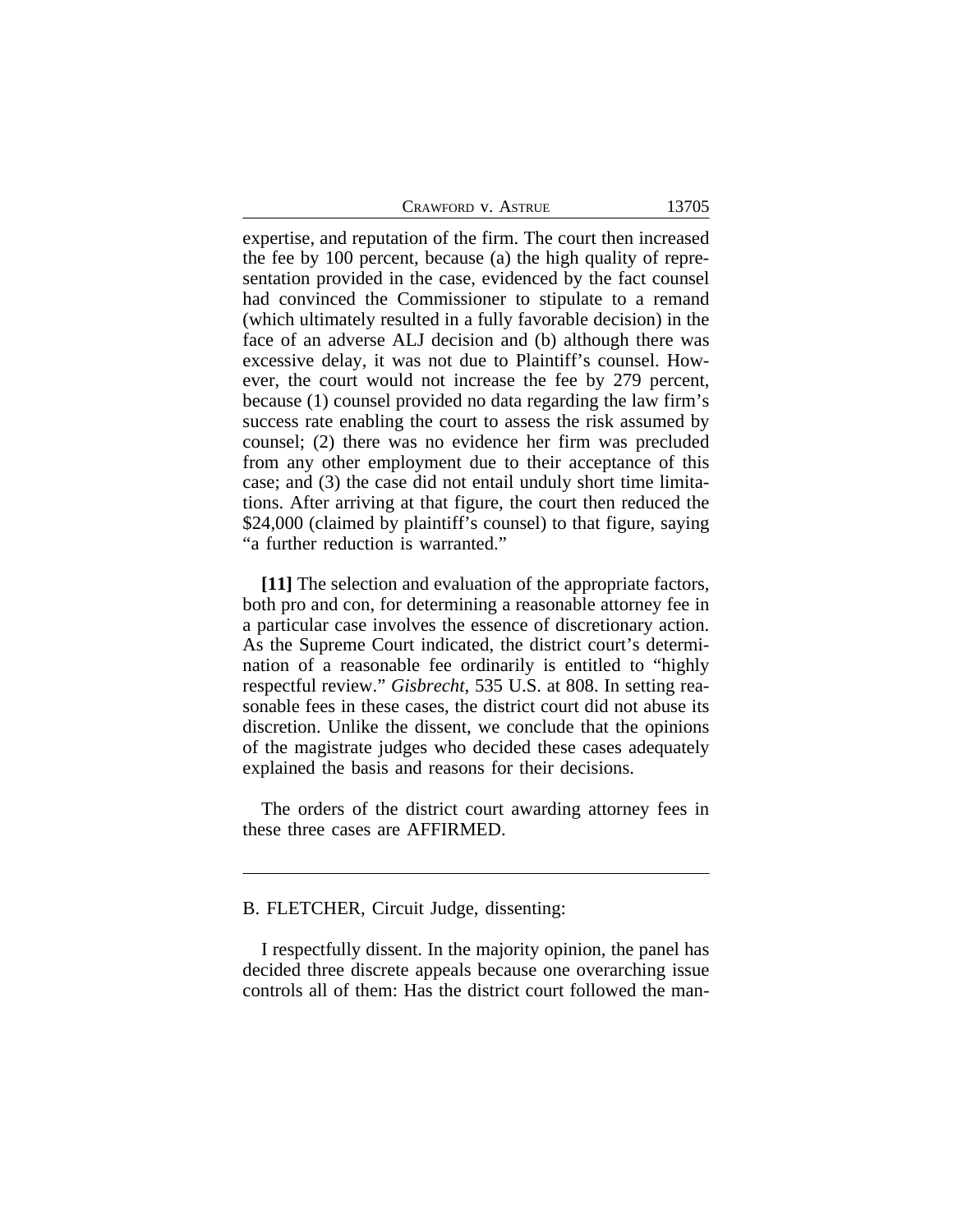| 13706<br>CRAWFORD V. ASTRUE |  |
|-----------------------------|--|
|-----------------------------|--|

date of *Gisbrecht v. Barnhart*, 535 U.S. 789 (2002)? In that case, the Supreme Court reversed the Ninth Circuit's opinion in *Gisbrecht v. Apfel*, 238 F.3d 1196 (9th Cir. 2000), disapproving fifteen years of Ninth Circuit practice regarding how to determine attorney fees under 42 U.S.C.  $\S$  406(b)(1)(A). By affirming the fee awards in these cases, the majority opinion effectively reinstates the Ninth Circuit's same old methodology by permitting the district court to make adjustments from the lodestar calculation rather than from the percent of recovery specified in the contingent fee agreement. Further, the majority ignores the basic principle that this court cannot review for abuse of discretion but rather should remand for explanation if the district court fails to explain its decision.

I

We first used the lodestar method to determine a reasonable fee under § 406 in *Starr v. Bowen*, 831 F.2d 872 (9th Cir. 1987). *See Allen v. Shalala*, 48 F.3d 456, 458 (9th Cir. 1995). Under that method, the district court determined the reasonable fee by multiplying the reasonable hourly rate by the number of hours reasonably expended on the case. *Gisbrecht*, 238 F.3d at 1197-98. The district court could then adjust the amount of the fee award by applying the twelve factors set out in *Kerr v. Screen Extras Guild, Inc.*, 526 F.2d 67, 70 (9th Cir. 1975), including "whether the fee is fixed or contingent." *Gisbrecht*, 238 F.3d at 1198 (quoting *Kerr*, 526 F.2d at 70).

Although the district court could consider the contingent nature of the fee agreement, we repeatedly held that failure to do so was not an abuse of discretion. *See id.* at 1199 (citing *Straw v. Bowen*, 866 F.2d 1167, 1170 (9th Cir. 1989) and other cases). In fact, although the district court was supposed to consider a request to increase the award because of the contingent nature of the fee agreement, it was "not required to articulate its reasons for accepting or rejecting such a request." *Id.* (internal quotations and citations omitted).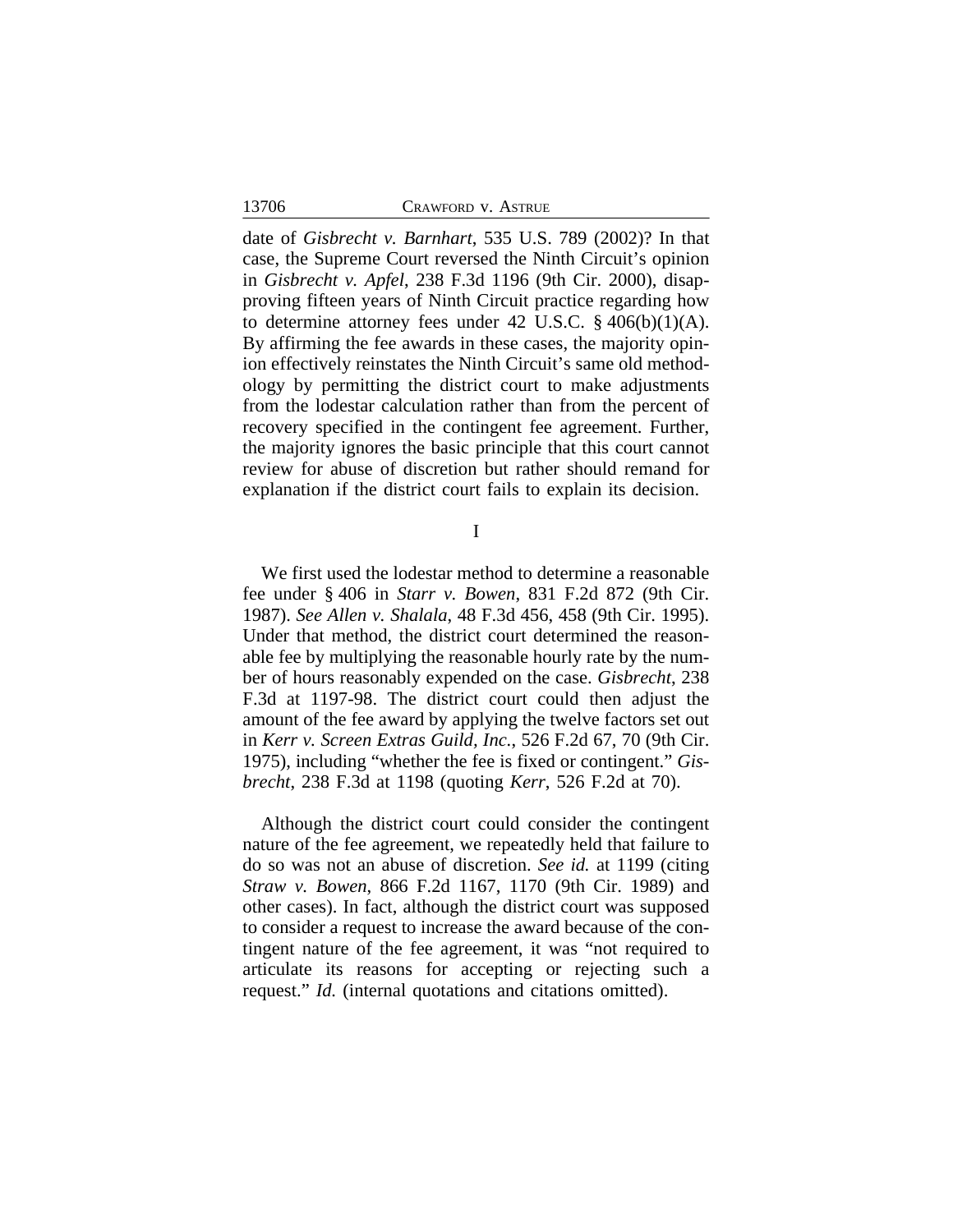| CRAWFORD V. ASTRUE | 13707 |
|--------------------|-------|
|--------------------|-------|

This approach was flatly rejected by the Supreme Court. It held a district court charged with making a fee award under § 406(b)(1)(A) must respect "the primacy of lawful attorneyclient fee agreements," *Gisbrecht*, 535 U.S. at 793, "looking first to the contingent-fee agreement, then testing it for reasonableness," *id.* at 808. The resulting award is unreasonable, and thus subject to reduction by the court, if the attorney provided substandard representation or engaged in dilatory conduct, or if the "benefits are large in comparison to the amount of time spent on the case." *Id.* The attorney bears the burden of establishing that the fee sought is reasonable. *Id.* at 807. "[A]s an aid to the court's assessment of the reasonableness of the fee yielded by the fee agreement," the attorney may provide the court with a record of the hours worked and its regular fee. *Id.* at 808.

An examination of the fee awards in these cases makes it starkly evident that the district courts did not respect the primacy of the attorney-client fee agreements. In each case, the client signed a contract providing that the attorney would receive 25% of the back pay awarded if benefits were awarded following appeal to the district court. Had the district court awarded the full contractual fee, the attorneys in these cases would have received fees ranging from \$19,010 to \$43,000. Instead, they received amounts ranging from \$8,825.53 to \$12,650.40. These fee awards represented 6.68% to 11.6% of the benefit awards. Put another way, the attorneys received 53.57% to 73.3% less than the contingency contracts provided.**<sup>1</sup>**

**<sup>1</sup>**The attorneys in these cases recognized that a full 25% fee would be unreasonable. They therefore sought fees ranging from \$11,500 to \$24,000, which represented 13.95% to 16.95% of the benefits awarded, a substantial reduction from the amount contracted for. Although I do not hold the view that where, as here, an attorney seeks less than 25% of the back-benefits awarded, the fee request is presumptively reasonable, I believe that the attorney's request should be entitled to some deference in such cases. I find it particularly problematic that the district court in *Craw-*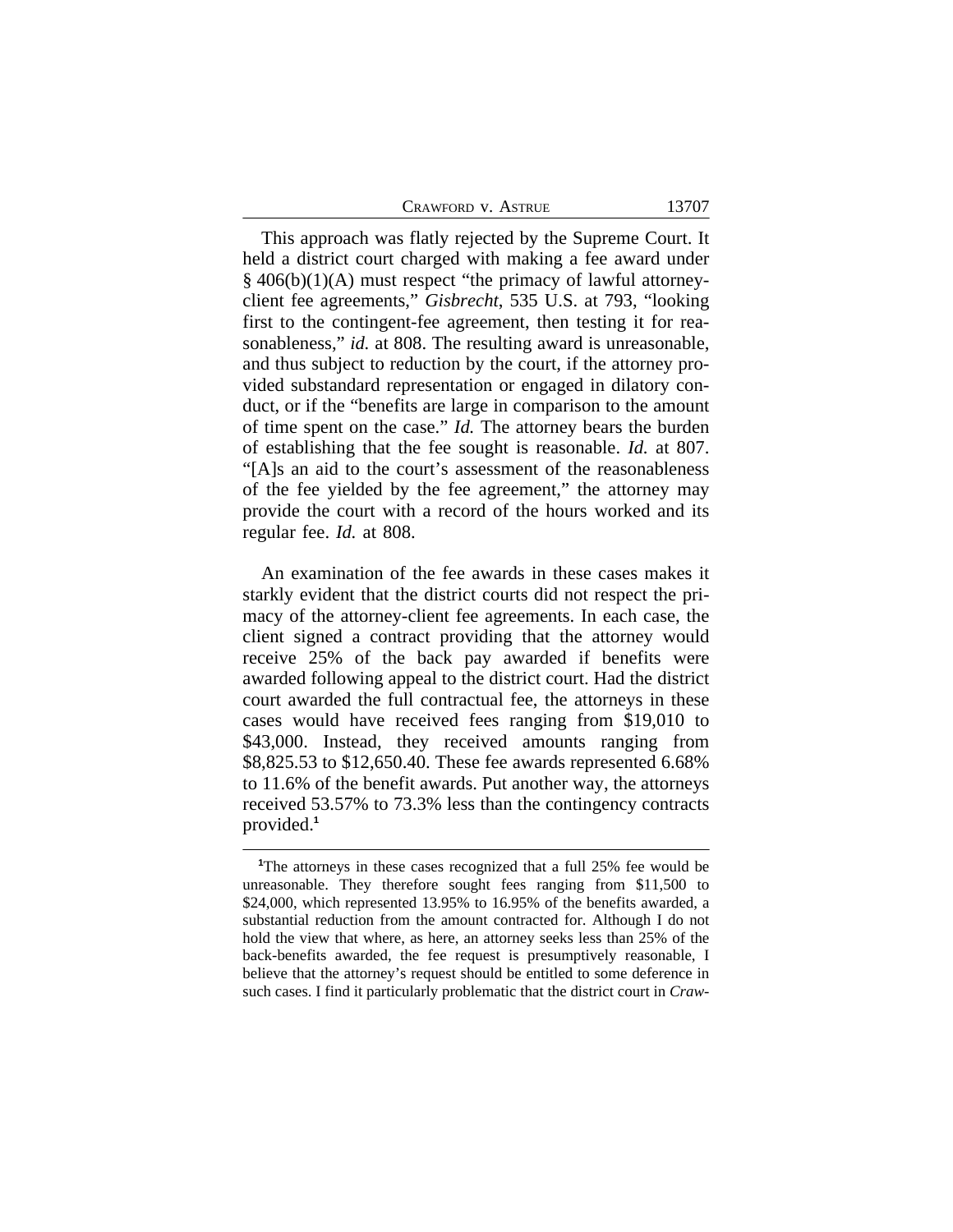#### 13708 CRAWFORD v. ASTRUE

The language in each of the district court orders also makes clear that the district court failed to apply the reasonableness test mandated by *Gisbrecht*. Although the *Gisbrecht* court did not provide a definitive list of what factors should be considered in determining whether a fee is reasonable or how those factors should be weighed, the majority is wrong to conclude that the Court "did not indicate how or on what basis the district courts were to determine that a fee was reasonable." Maj. Op. at 13697. Rather, the Supreme Court directed courts to consider "the character of the representation and the results the representative achieved" and to rely on the district court's expertise in making reasonableness determinations.**<sup>2</sup>** *Gisbrecht*, 535 U.S. at 808. *See also Mudd v. Barnhart*, 418 F.3d 424, 428 (4th Cir. 2005) ("The [Supreme] Court did not provide a definitive list of factors to be considered because it recognized that the judges of our district courts are accustomed to making reasonableness determinations in a wide variety of contexts." (quotation and alterations omitted)). The Supreme Court also indicated that the district court could consider the lodestar calculation, but *only as an aid* in assessing the reasonableness of the fee. *See Gisbrecht*, 535 U.S. at 808. The lodestar cannot serve as the baseline for determining the fee.

*ford* reduced the fee sought by 60%. The attorney in that case requested less than 17% of the back-benefits awarded—a substantial reduction from what the contract provided for—and ultimately received less than 7% of the claimant's award. Although that figure represented a premium over the lodestar, the fact that it was so much lower than the contracted-for amount strongly suggests that the district court gave insufficient deference to the fee agreement.

**<sup>2</sup>**The majority improperly characterizes *Gisbrecht* as providing five distinct examples of ways to test for reasonableness. Maj. Op. at 13696. Rather, *Gisbrecht* makes clear that the district court may reduce the fee based on "the character of the representation and the results the representative achieved." 535 U.S. at 808. Pursuant to this evaluation the court may properly reduce the fee for substandard performance, delay, or benefits that are not in proportion to the time spent on the case. *Id.* As evidence of the reasonableness of the resulting fee, the court may require the attorney to submit a record of hours spent and a statement of normal hourly billing charges. *Id.*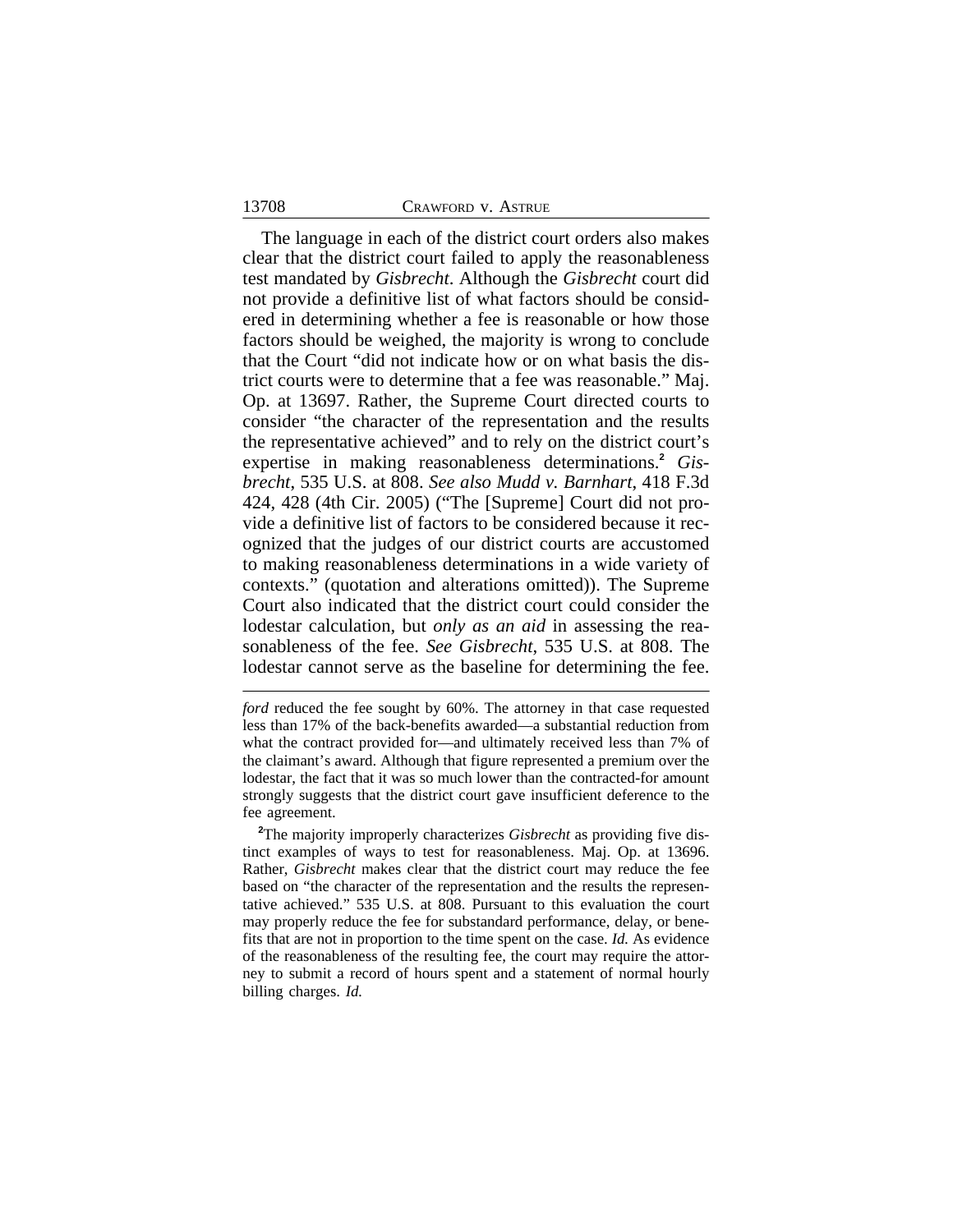CRAWFORD V. ASTRUE 13709

The majority correctly observes that the district court orders quote extensively from *Gisbrecht*. The orders even cursorily discuss the character of the representation—noting that it was skillful and not dilatory—before concluding that the requested fee would represent a windfall to the attorneys. But this sort of parroting of language from *Gisbrecht* does not mean that the district courts actually applied its teachings. As the orders make clear, the district courts in these cases started with the lodestar calculation, and then adjusted slightly to account for the contingent nature of the representation. This is contrary to the Supreme Court's clear directive that the district court must first look to the fee agreement and then adjust downward to account for the particular lack of difficulty in the representation. *See id. See also Rodriquez v. Bowen*, 865 F.2d 739, 746 (6th Cir. 1989) (en banc) ("In the event the court chooses not to give effect to the terms of the agreement, it should state for the record the deductions being made and the reasons therefore."). That the courts determined that the fee agreements "met the  $\S 406(b)(1)$  guidelines" does not demonstrate that the district courts "recognized the primacy of contingent-fee agreements". Maj. Op. at 13701. Rather, it merely shows that the courts acknowledged their existence. Because the district courts did not give proper consideration to the fee agreements and inverted the reasonableness analysis prescribed by *Gisbrecht*, the fee orders in these cases should be vacated, and the cases remanded for further consideration.

II

In addition to inverting the *Gisbrecht* analysis, each district court failed to explain why it chose to enhance the lodestar calculation by the factor that it did. The Supreme Court has held that, although the district court has discretion to determine a reasonable fee, it must provide "a concise but clear explanation of its reasons for the fee award." *Hensley v. Eckerhart*, 461 U.S. 424, 437 (1983). If the district court fails to do so, this court is unable to review the award for abuse of discretion, and we must vacate and remand. *See, e.g.*, *Ferland*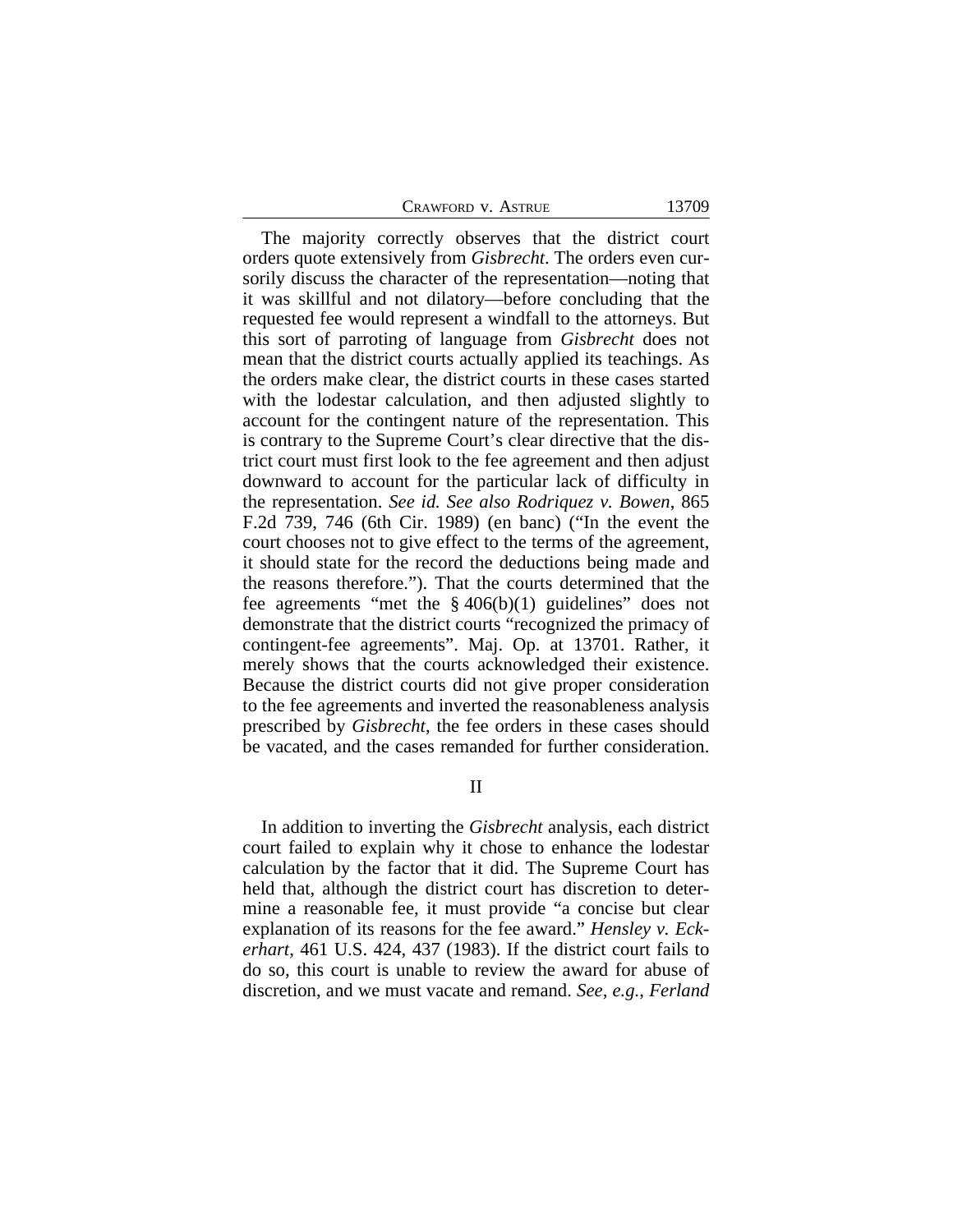*v. Conrad Credit Corp.*, 244 F.3d 1145, 1151 (9th Cir. 2001); *Gates v. Deukmejian*, 987 F.2d 1392, 1400 (9th Cir. 1992).

Each district court explained on a general level the reason for the reduction, concluding that the requested fee would result in a windfall to the attorney because it was significantly larger than the lodestar amount. Not only did each court start from the wrong premise, each failed to give any explanation for the particular fee awarded. Instead, each court increased the lodestar by a percentage but failed to relate that percentage to the circumstances of the individual case. Under these circumstances, our precedent requires that we remand for reassessment of the fee request. *Cf. Ferland*, 244 F.3d at 1151 ("[T]he district court did not explain except at the most general level why it reduced by more than half the number of attorney hours for which Ferland could be compensated, and did not explain at all the particular level of reduction—from 261.2 to 120 hours—chosen. Because we cannot determine the basis for the district court's decision to so substantially reduce the hours for which it permitted fees, we vacate the fee award and remand for reassessment in accord with the principles discussed above." (footnote omitted)).**<sup>3</sup>**

III

Finally, to the extent that the district court orders in *Trejo*

**<sup>3</sup>**Although both *Ferland* and *Gates* involved fee awards under feeshifting statutes, the basic principle that the district court must explain the basis for its award applies with equal force in § 406(b) cases. The Supreme Court made clear in *Gisbrecht* that reasonableness review in § 406(b) cases is essentially the same as reasonableness review in other contexts. *See Gisbrecht*, 535 U.S. at 808. Additionally, several of our sister circuits have held that the basic principle that the district court must explain its decision applies in these cases. *McGuire v. Sullivan*, 873 F.2d 974, 985 (7th Cir. 1989) (affirming where the district court "made specific findings regarding the difficulty, riskiness and other relevant factors which demonstrate that a twenty-five percent contingency contract is reasonable"); *Rodriquez*, 865 F.2d at 746.